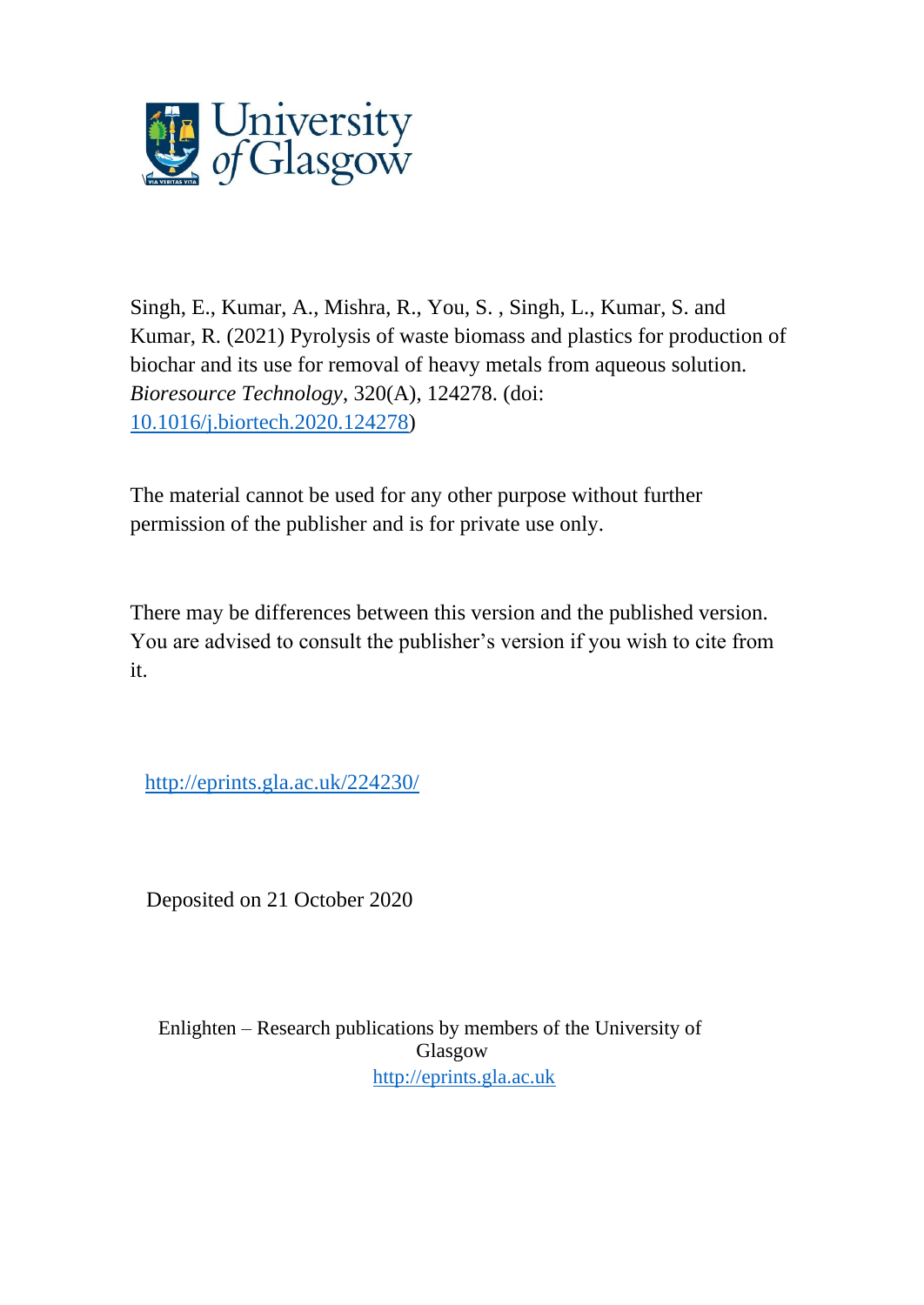| $\mathbf 1$      | <b>Pyrolysis of Waste Biomass and Plastics for Production of Biochar and Its Use for Removal</b>                                                                        |
|------------------|-------------------------------------------------------------------------------------------------------------------------------------------------------------------------|
| $\overline{2}$   | of Heavy Metals from Aqueous Solution                                                                                                                                   |
| 3                | Ekta Singh <sup>1</sup> , Aman Kumar <sup>1</sup> , Rahul Mishra <sup>1</sup> , Siming You <sup>2</sup> , Lal Singh <sup>1</sup> , Sunil Kumar <sup>1*</sup> and Rakesh |
| 4                | Kumar <sup>1</sup>                                                                                                                                                      |
| 5                | <sup>1</sup> CSIR- National Environmental and Engineering Research Institute (CSIR-NEERI), Nagpur,                                                                      |
| 6                | 440 020, India                                                                                                                                                          |
| $\overline{7}$   | <sup>2</sup> James Watt School of Engineering, University of Glasgow, Glasgow, G12 8QQ                                                                                  |
| 8                | *Corresponding authors' email: s_kumar@neeri.res.in                                                                                                                     |
| $\boldsymbol{9}$ | <b>Abstract</b>                                                                                                                                                         |
| 10               | The aim of this work was to study the pyrolysis of waste biomass and plastics and use the                                                                               |
| 11               | produced biochar for the removal of heavy metals from aqueous solution. The batch experiments                                                                           |
| 12               | of Fe, Ni, Cu, Cr, Cd and Pb with biochars and plastic chars were carried for determining the                                                                           |
| 13               | effects of various experimental parameters (feedstock, contact time, adsorbent dose, pH and                                                                             |
| 14               | pyrolysis temperature). The isothermal sorption models demonstrated that the sorption capacities                                                                        |
| 15               | of biochars are higher in comparison to the plastic chars. The maximum removal efficiency                                                                               |
| 16               | shown by biochars and plastic chars at pH 4 was 99.86% and 99.93%, respectively. Both the                                                                               |
| 17               | carbon materials are thereby recognized as an environment-friendly and efficient pollutant                                                                              |
| 18               | control material at various studied parameters.                                                                                                                         |
| 19<br>20         | Keywords: Biochars; Plastic chars; Pyrolysis; Removal efficiency; Heavy metals                                                                                          |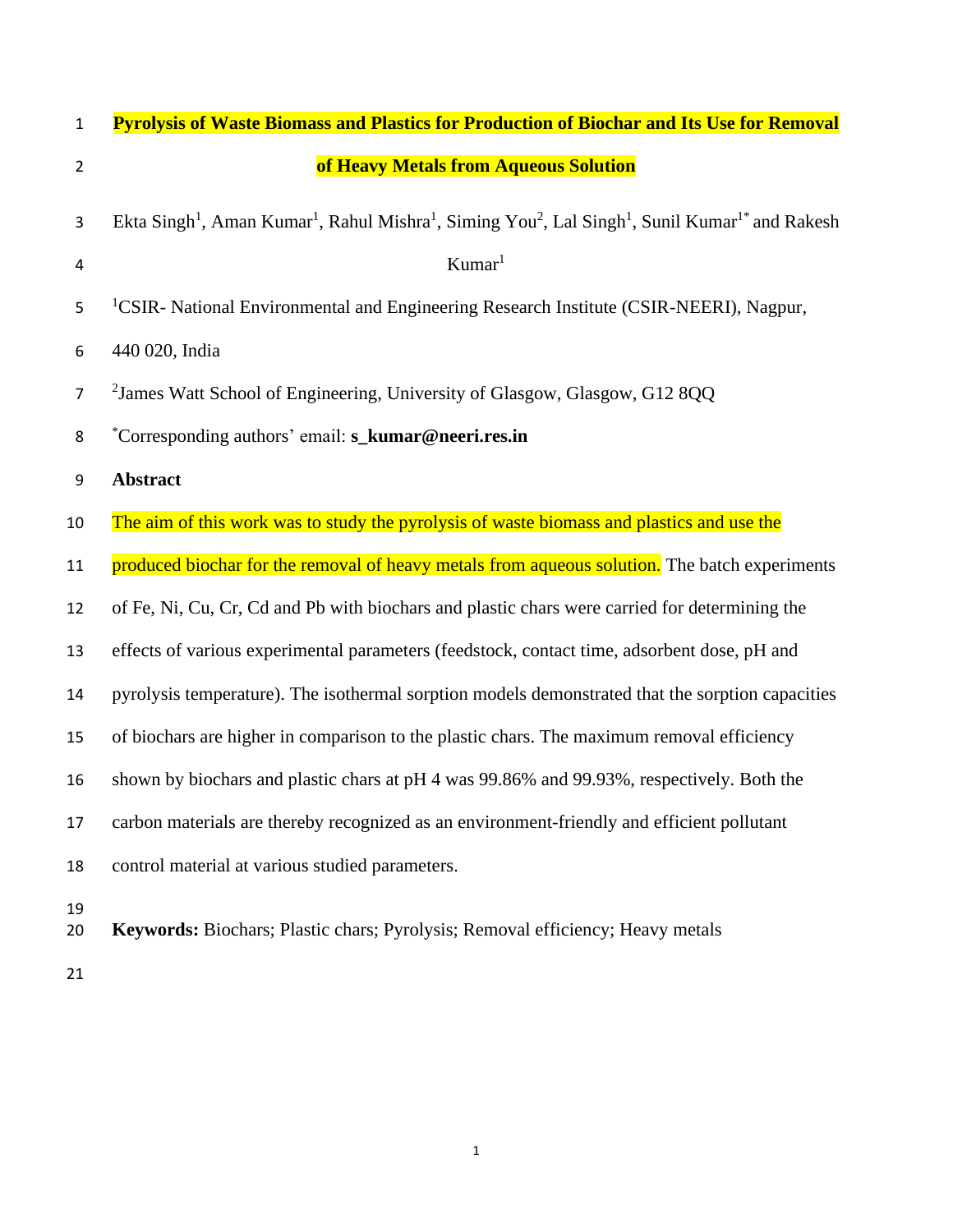**1. Introduction**

 Heavy metals emanating from various industries are perilous for wellbeing and life of the animal and human (**Zou et al., 2016**). In the past few years, industrial growth has introduced massive pollutant levels in the water bodies. Due to their bioaccumulative and toxic nature, heavy metals have become a major concern. Substantial pollution of heavy metals in river bodies may be caused either by natural processes, such as flooding, weathering, or by human activities like waste disposal, industrial processes, or mining (**Kaushik et al., 2009**). The wastewater streams typically incorporate nickel (Ni), copper (Cu), chromium (Cr), cadmium (Cd), lead (Pb) and many more metals. They are non-biodegradable, and their concentrations regularly prompt bioaccumulation in living beings, causing health issues in human beings, animals and plants (**Argun et al., 2007**). For example, intemperate entry of Cu prompts extreme mucosal disturbance, hepatic damage and aggravation in the nervous system (**Rehman et al., 2017**). As indicated by an examination directed by the Central Water Commission (**CWC, 2018**), India's 42 rivers have at least two heavy metals beyond the safe limit. Ganga, the National river of India, was found to be contaminated with five heavy metals (i.e. iron (Fe), Ni, Cu, Cr, and Pb). Other rivers like Arkavathi, Orsang, Rapti, Sabarmati, Saryu and Vaitarna were found to have even higher concentrations of these metals. The highest concentration of six major heavy metals found 39 in Indian river as reported was Cd (0.07 mg L<sup>-1</sup>), Cr (0.45 mg L<sup>-1</sup>), Cu (0.31 mg L<sup>-1</sup>), Pb (0.37 40 mg L<sup>-1</sup>), Ni (0.25 mg L<sup>-1</sup>) and Fe (14.56 mg L<sup>-1</sup>) (**CWC, 2018**). In India, major developmental activities depend on rivers, thereby making it very important to systematically study the removal techniques of heavy metals from water bodies (**Kaushik et al., 2009**).

 Recently, there has been a high demand for sustainable solution to tackle the problem of river contamination due to heavy metals. Many traditional techniques including membrane filtration,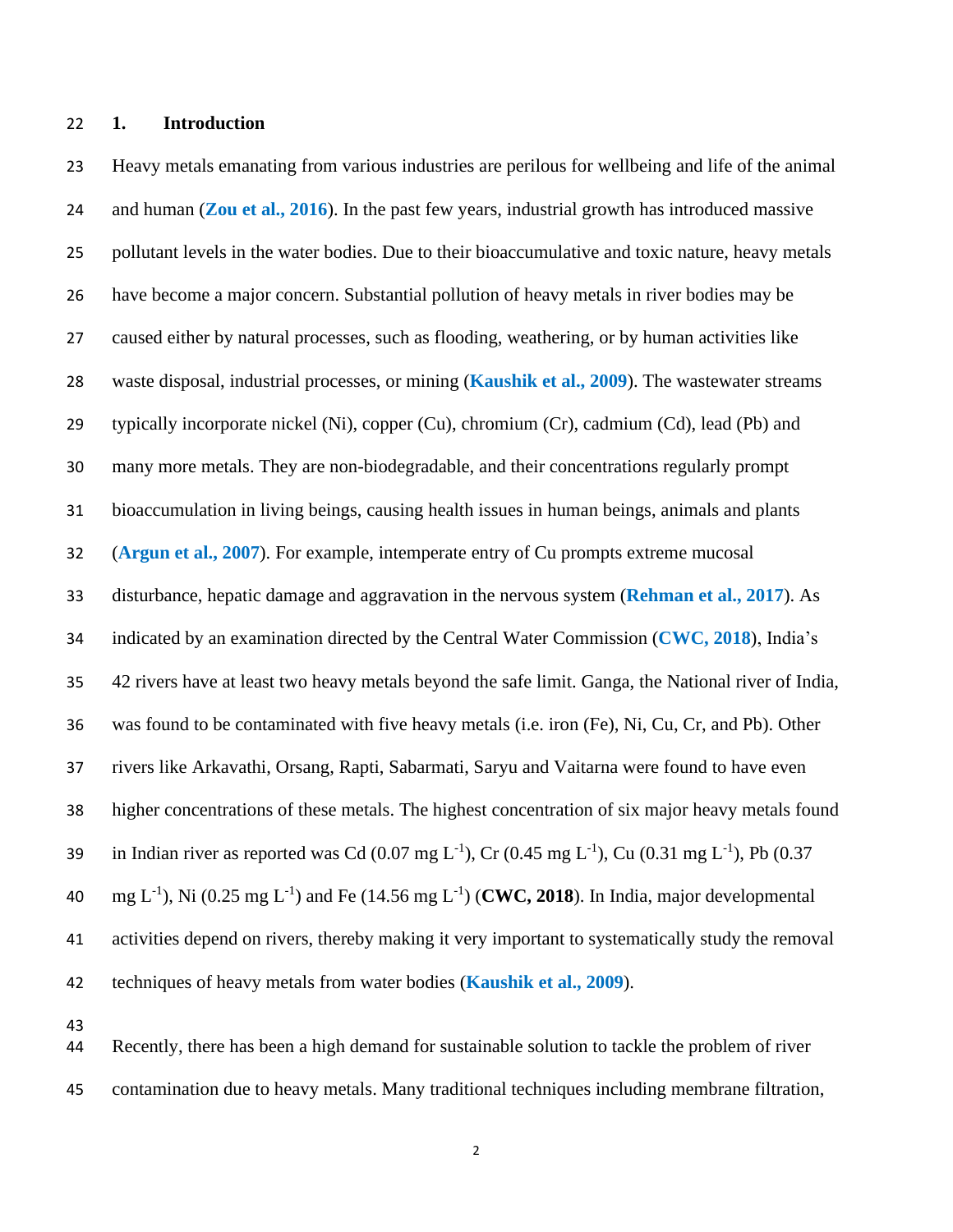electrochemical treatment, reverse osmosis, precipitation, ion exchange, electrodialysis and adsorption were employed to extract metal ions from wastewater. Although most of these techniques suffer from high overhead and capital expenses, adsorption is far better option because of its versatility in design, ease of handling and operation. At the same time, it is also considered more effective and economical (**Ahmadi et al., 2014; Han et al., 2013**). From past few years, a considerable interest has been shown towards utilizing carbon and related materials as low-cost adsorbents for wastewater treatment (**Kumar et al., 2020a; Singh et al., 2020**). Heavy metal ions can be easily adsorbed by carbon materials because of their tunable surface functional groups. Existing studies have affirmed carbon materials as successful adsorbent of metal particles (**Sun et al., 2014; Tounsadi et al., 2016**). Char is a typical type of carbon-rich material and could be generated by the thermo-chemical processing (e.g., pyrolysis and carbonization) of biomass or carbonaceous waste under an oxygen-deficient condition. It has been prepared from different feedstocks like plastic waste, wood, forest and farming residues which are capable of adsorbing substantial metals (**Inyang et al., 2016; Johari et al., 2016**). The heavy metals sorption capacity of char is generally determined by the physico-chemical properties (e.g., specific surface area and surface functional groups) of char which are affected by the types and composition of feedstock as well the conditions of thermo-chemical processes (**Son et al., 2018**).

 There have been limited studies on comparing the adsorption performance of heavy metals and the underlying mechanism of char derived from organic origin (e.g., biomass) with that from synthetic origin (e.g., plastic waste). The former is referred as biochar while the latter is plastic char in this work. Singh et al. (**2020**) synthesized low-cost plastic char using Polyethylene (PE), Polyethylene terephthalate (PET) and Polyvinyl chloride (PVC) waste plastics and investigated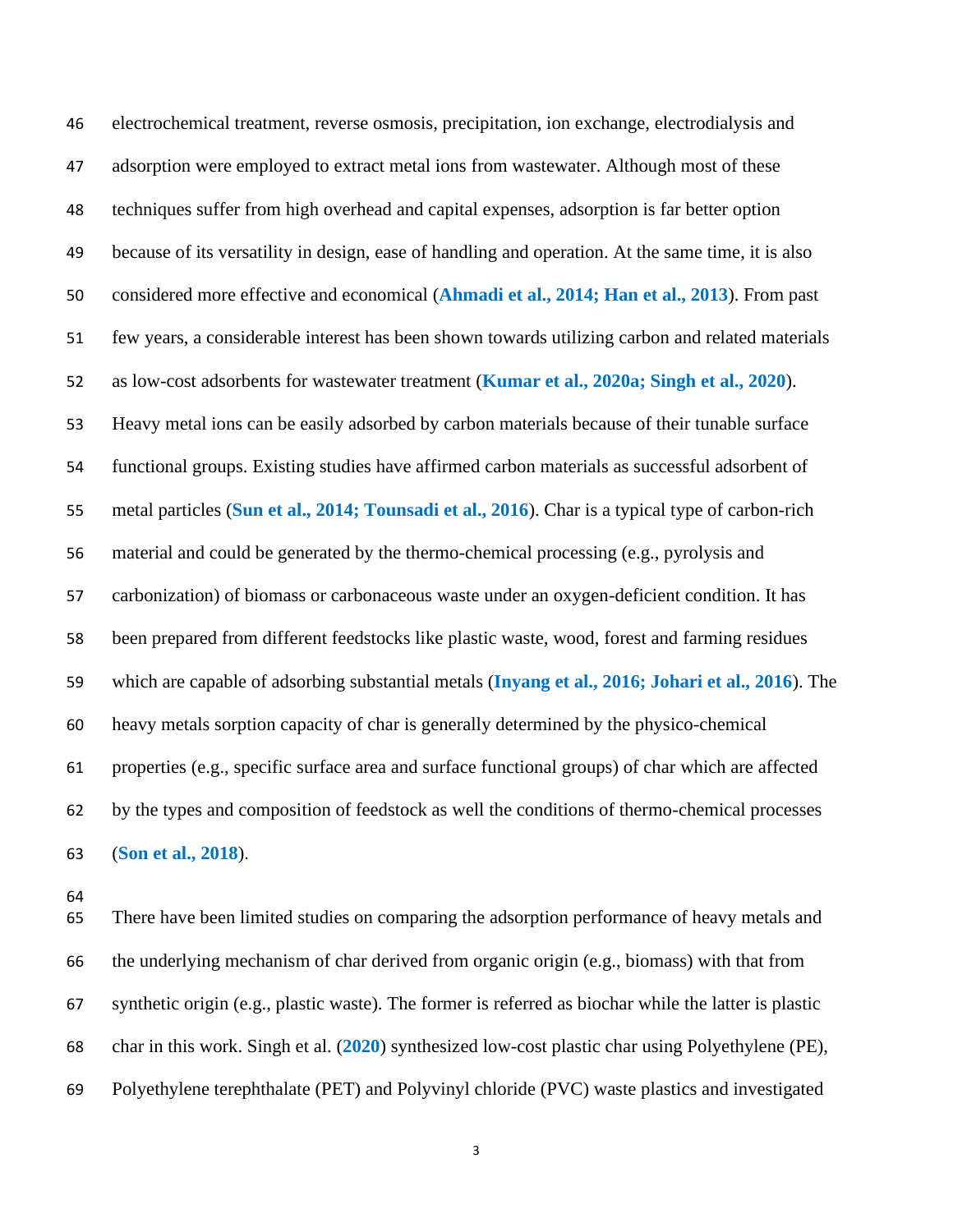the effects it shows towards the sorption of arsenic. It was found that plastic chars also have prospects for usage as a sustainable adsorbent material and proficient removal of pollutants from aqueous media. Kumar et al. (**2020a**) concluded that the chars derived from organic origin i.e. biomass materials were suitable for effective sorption of the volatile organic compounds (VOCs) with the mechanism of physical sorption and partitioning. However, the intake capacity differed with the changing VOC types. A comprehensive review by Yang et al. (**2019**) on various carbon sorbents clearly stated the role of their functional groups towards the exceptional removal efficiency of heavy metals from the aqueous solutions by enhancing the surface properties and structural stability of the sorbent materials. This work deals with the use of two major carbon materials prepared from biomass and plastics towards purification of water bodies. It aimed to explain the role of these sorbents concerning their application for effective uptake of heavy metals from the polluted aqueous media. This work compared the compositions (proximate and ultimate), surface functional groups and surface morphology of biomass-derived chars (i.e. biochars) and plastic-derived chars (i.e. plastic chars).

 The metal ions uptake capacities between both the chars were also investigated in the current study. Although much work has been carried out using biochar towards the sorption of heavy metal ions, the use of chars derived from synthetic origin for the same remains understudied. The adoption of sustainable method for conversion of plastic and biomass wastes to chars for use as sorbent towards sorption of heavy metals as well as safeguarding the increasing loads of these waste warrant the present study.

- **2. Materials and Methods**
- **2.1 Materials**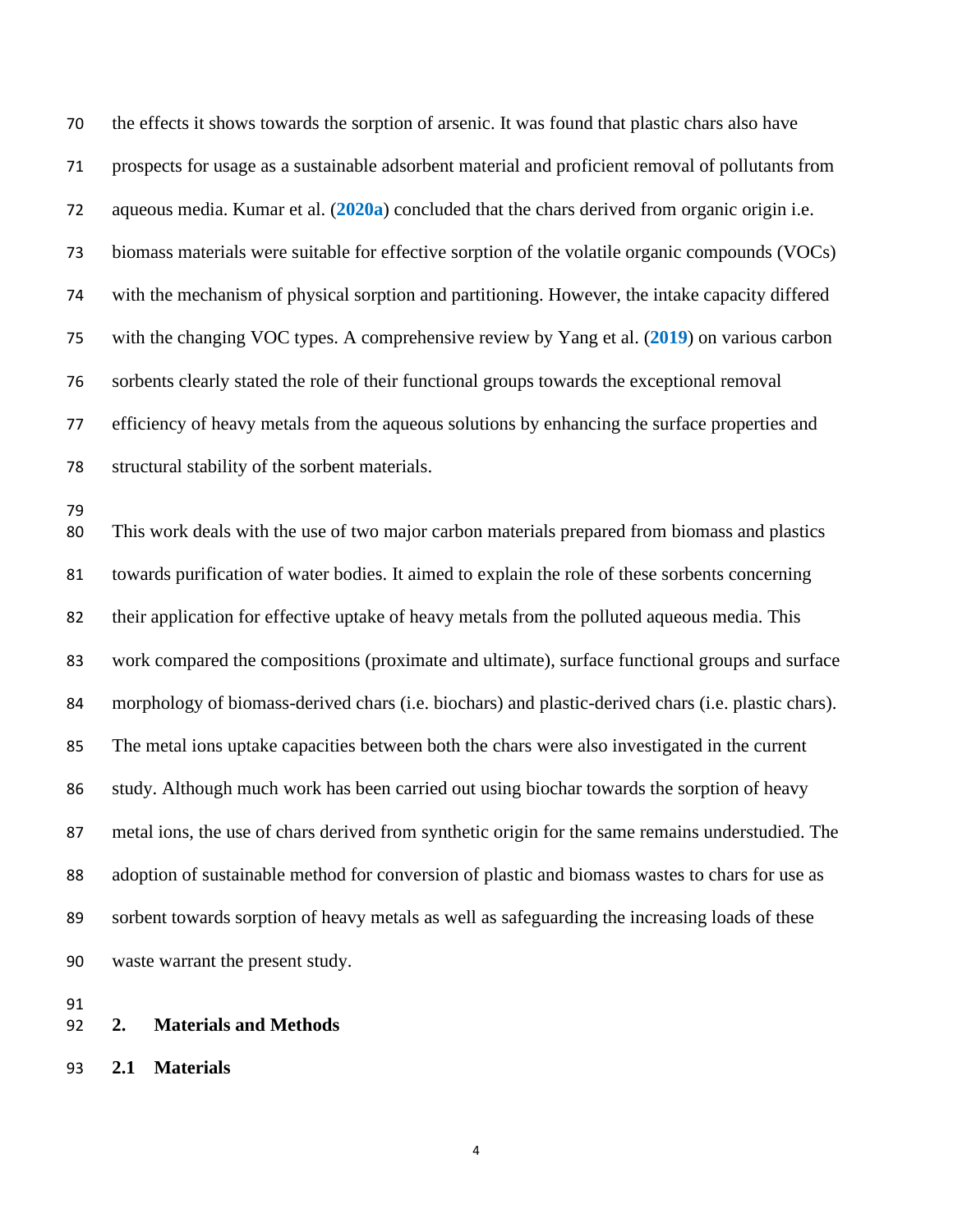Three biomass materials namely bamboo, sugarcane and neem were used for preparing biochar. The plastic char was prepared using PET, PE and PVC plastics. The biomass materials as well as plastic samples were washed, dried and then grinded using a mechanical grinder prior to pyrolysis. Pyrolysis was done using a fixed bed reactor comprising of a holder for placing the feedstock, a flow meter, gas collector, liquid collector and a water condenser. Moderate pyrolysis 99 was performed in the presence of nitrogen (N<sub>2</sub>) at a flow rate of 1 L min<sup>-1</sup> at 450 °C and 550 °C 100 at 8 °C min<sup>-1</sup> of heating rate to convert each feedstock of 60 g of into char. The final temperature was held for 10 min, similar to that of Singh et al. (**2020**). The char was then sieved to achieve 102 0.5-1.0 mm size and dried at 105 °C for 18 hr and this was used for any further analysis. Both the chars were prepared in similar pyrolysis setups as followed in the previous works done by Kumar et al. (**2020a, b**) and Singh et al. (**2020**). The chars were named based on varying raw material, pyrolysis temperature and their applied dose for sorption as presented in **Table 1**.

**Table 1**

## **2.2 Characterization**

 Fourier transform infrared (FTIR) spectroscopy, BET (Brunauer-Emmett- Teller) surface area analyzer and Scanning Electron Microscopy (SEM) images were used to characterize biochar and plastic char. The thermogravimetric (TGA) analyzer (Model: DTG 60, PerkinElmer, USA) was used to assess thermogravimetric properties such as thermal stability and changes in weight with changing temperature. The elemental analyses of the char were done using Elemental Analyzer (Model: CHNS 628, Leco, UK). The SEM images were captured using Scanning Electron Microscope (Model: Vega 3, Tescan, Czech Republic). The FTIR analysis was done using FTIR spectrometer (Model: Vertex 70, Bruker, USA) at a room temperature for determining the functional groups on the prepared char's surface. The specific surface area of the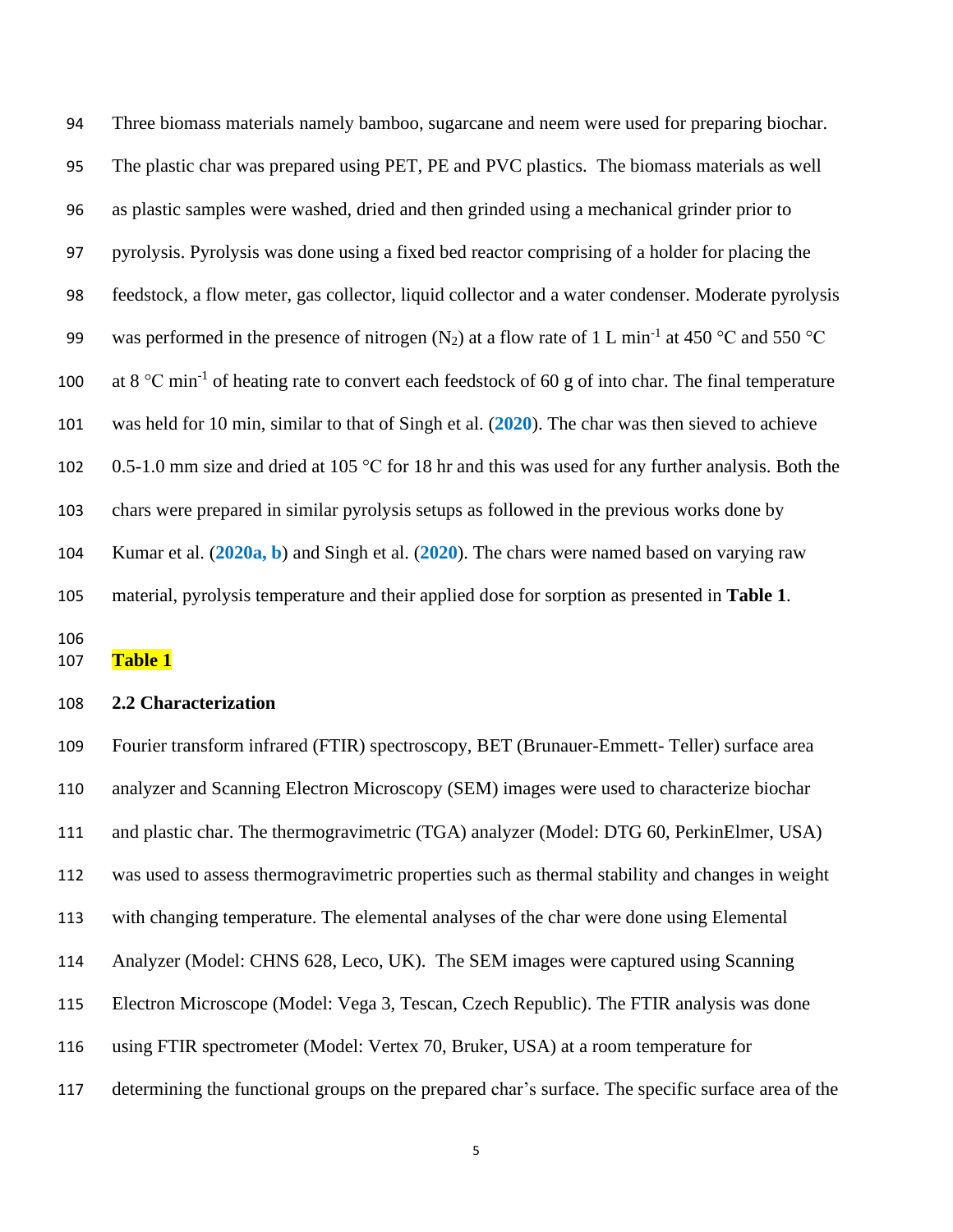chars was determined using BET surface area analyzer (Model: Autosorb iQ3, Quantachrome Instruments, USA) (**Ladavos et al., 2012**).

#### **2.3 Batch Sorption of Heavy Metals**

 The batch sorption experiments of Fe, Ni, Cu, Cr, Cd and Pb with biochars and plastic chars were carried out in polypropylene tubes by batch technique for determining the effects of various parameters (contact time, adsorbent dose, pH and pyrolysis temperature). This was done by spiking Etalonmulti-element stock solution (Make: VMR Chemicals). Chars were prepared at 125 two varying pyrolysis temperatures (450 and 550 °C). The solution was applied with 0.1 g and 0.5 g of char and the solution pH was held at 4.0, 6.0 and 8.0 for a time range of 5 min to 35 min (contact time). A 20-ppm working solution was used for setting the experiment, and solution pH was balanced using hydrochloric acid (HCl) and sodium hydroxide (NaOH). Different concentrations of these metals were taken at room temperature for evaluating the isotherms. The suspensions were shaken for varying time (5, 10, 15, 20, 25, 30, 35 minutes) to achieve equilibrium state and the solid was then separated using 0.45 μm syringe filters. Inductively Coupled Plasma-Optical Emission Spectrometer (Model: iCAP 6000 Series, Thermo Scientific, USA) was then used to analyze the heavy metal ions present in sample. A blank solution without adding the char put as a control, which corresponded to zero loss of heavy metals during the analysis. Each experimental set was performed in triplicates to reduce the error chances. The 136 difference between the initial concentration (C<sub>0</sub> mol L<sup>-1</sup>) and the equilibrium one (C<sub>e</sub> mol L<sup>-1</sup>) gave the adsorption percentage of ions.

### **2.4 Isotherm Study**

 Adsorption isotherm modelling is of fundamental importance while designing sorption-based system as they specify in what manner metals are partitioned between the aqueous medium and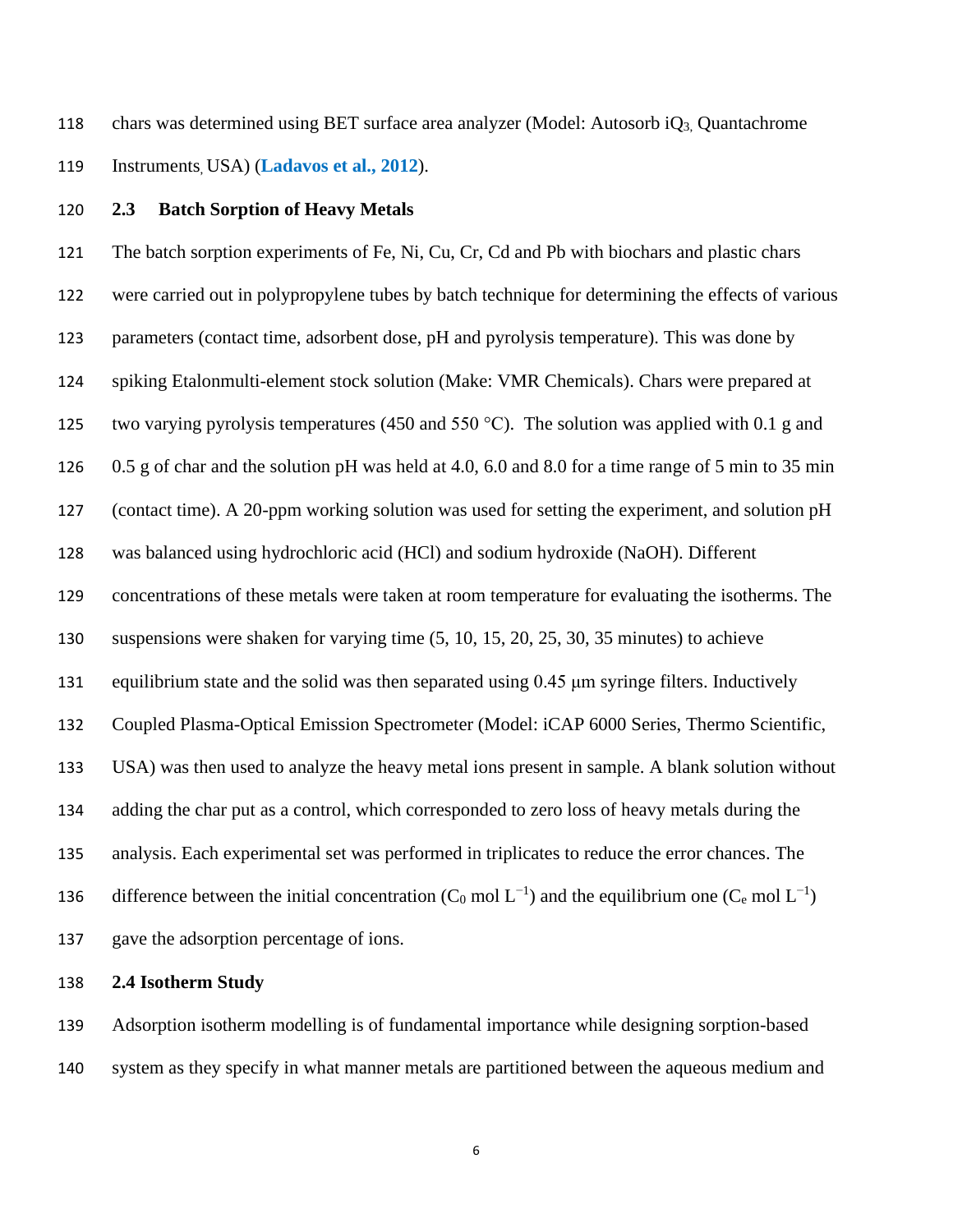the solid adsorbent as a function of concentration of the metal. When the char comes in contact

with the liquid solution, concentration of metals on the surface of adsorbent will increase until

the equilibrium is reached where there is an equal distribution of ions between solid-liquid phase.

144 Initial ion concentration was fixed at 20 mg  $L^{-1}$  with two different doses (0.1g and 0.5g) of chars

145 at three pH value cases (4, 6 and 8). The heavy metals sorption was calculated using the least

squares regression approach. Langmuir isotherm's linear form is mentioned in equation 1

# (**Miandad et al., 2018**):

Ce⁄q<sup>e</sup> = Ce⁄q<sup>m</sup> + 1/kLqm……………………………………. (1)

149 Where,  $q_e$  (mg  $g^{-1}$ ) is the amount of sorbed metal ions,  $C_e$  in (mg  $L^{-1}$ ) is the metal absorption at 150 equilibrium stage while  $q_m$  (mg g<sup>-1</sup>) is the maximum uptake capacity of char and K<sub>L</sub> is the Langmuir constant.

## **2.5 Kinetic Study**

For determining the adsorption kinetics of the metals considered in the study, the kinetic

parameters were studied for time ranging from 5 min to 35 min by periodically checking the

percent elimination of the heavy metals. The obtained results were finally equated in Lagergren

- equation that represents a first order kinetic equation (2) and a pseudo-second order kinetic
- equation (3). The rate of heavy metals sorption on the char was calculated using pseudo-first-
- order equation (2) (**Jazini et al., 2017**):
- log(q<sup>e</sup> − q<sup>t</sup> ) = log q<sup>e</sup> − (k1t⁄2.303)…………………………. (2)
- Pseudo-second-order equation (3) is of the form as per the equation (3) (**Jazini et al., 2017**):

t⁄q<sup>t</sup> = (1⁄k<sup>2</sup> q<sup>e</sup> 2 ) + t⁄qe………………………………………. (3)

163 Where,  $q_e$  and  $q_t$  (mg g<sup>-1</sup>) signifies the metal ions sorbed at equilibrium and time t, whereas  $k_1$ 

164 and  $k_2$  signifies the rate constants.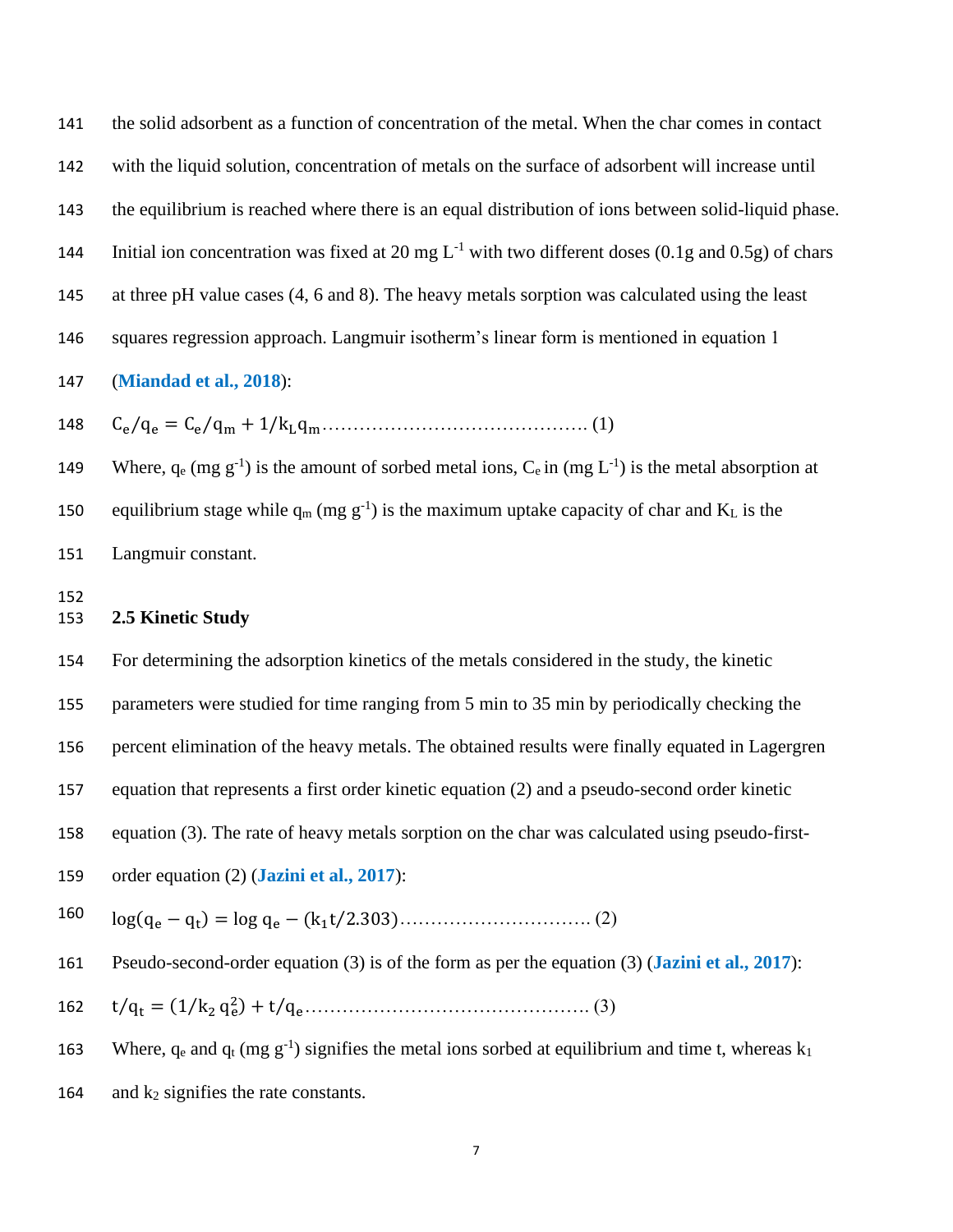### **3. Result and Discussion**

## **3.1 Biochars and Plastic Chars Characterization**

 The data obtained from the proximate and elemental studies of the both chars (biochar and plastic char) are presented in Table 2. It is shown that the MC of biochars ranged from 0.36 wt.% to 2.15 wt.% while that of plastic chars ranged from 0.57 wt.% to 8.11 wt.%. The initial MC of biochars feedstock material ranged from 0.18 wt.% to 0.25 wt.%, while that of plastic chars feedstock material lied in between 0.60 wt.% to 2.01 wt.% (**Kumar et al., 2020a; Singh et al., 2020)**. The MC of the plastic chars was found to increase with higher pyrolysis temperature (550 °C), while it decreased with increasing pyrolysis temperature in the case of biochars. The FC was found to be higher in bamboo-based biochar (85.4 wt.%) in comparison to that of plastic char (83.3 wt.%). The elemental analyses of the biochar showed lower content of nitrogen (0.47 to 1.0 wt.%) while the carbon content was found to be between 52.7 to 78.1 wt.%. Jazini et al. (**2017**) 177 prepared barley straw-based biochar in similar range of pyrolysis temperatures (300  $\degree$ C, 400  $\degree$ C,  $500 \degree C$ ) and found the nitrogen content ranging from 0.48 to 0.87 wt.% and carbon content from 43.13 to 66.46 wt.%. The plastic chars showed 0.04 wt.% and 88.1 wt.% of nitrogen and carbon, respectively. With increasing pyrolysis temperature, an increase in the carbon content was observed, which is consistent with existing studies (**Fang et al., 2016; Suliman et al., 2016**). On 182 increasing the temperature from 350  $\degree$ C to 600  $\degree$ C, the carbon fraction was found to increase from 70.5% to 87.8%, 69.9% to 83.1% and 66.1% to 78.1% in the case of Douglas fir wood biochars, poplar wood biochars and Douglas fir bark biochars, respectively in the study performed by Suliman et al. (**2016**). The obtained results were also found to resemble that obtained elsewhere (**Wang and Liu, 2017**). In the present work, it was found that with the rise of 187 temperature from 450 °C to 550 °C, the carbon content increased from 72.8 to 78.1 wt.% and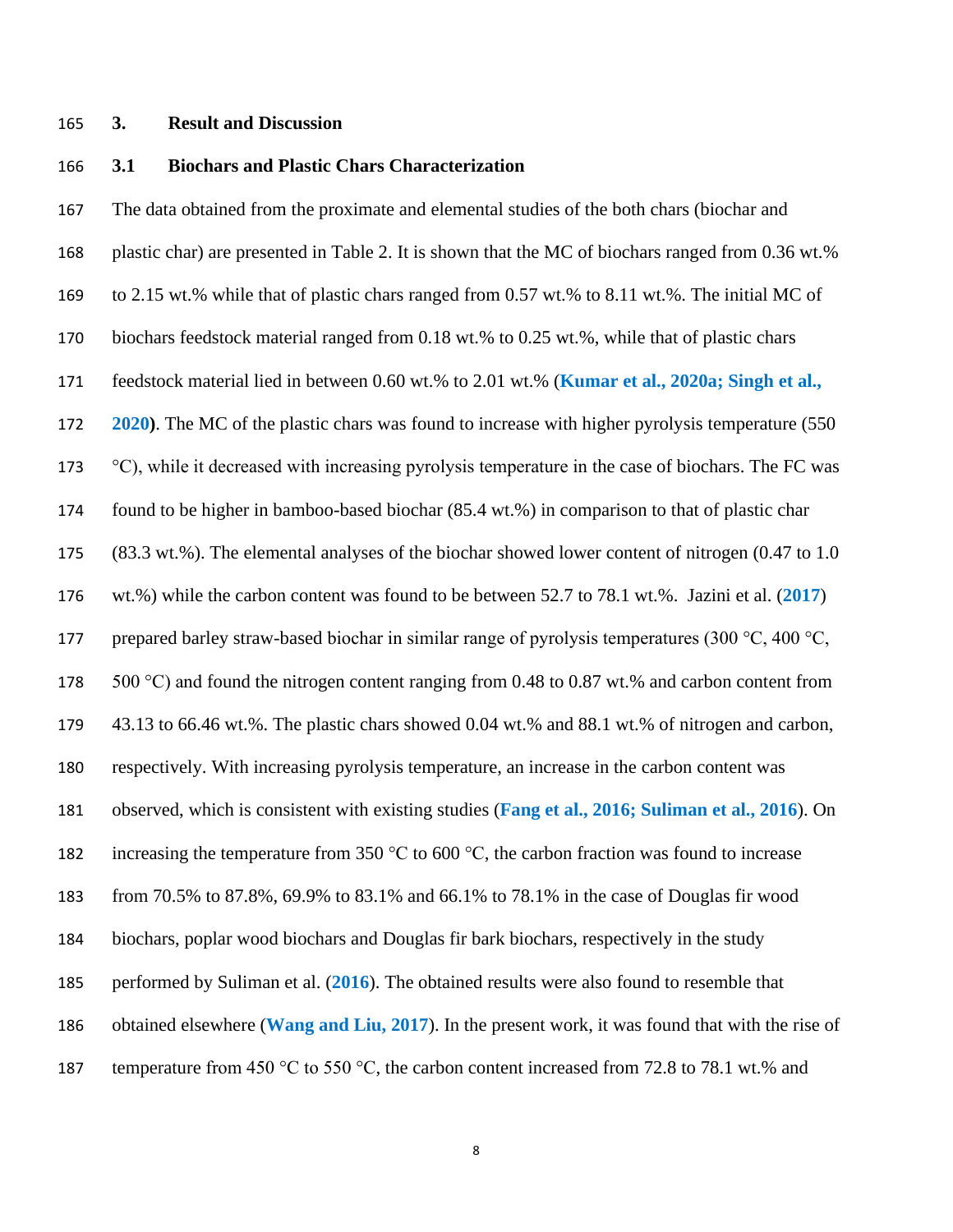63.1 to 66.1 wt.% in neem-based char and bamboo char, respectively. On the other hand, the plastic chars showed consistent decrease in their respective carbon contents (54.6 to 36.8 wt.%, 55.2 to 46.1 wt.% and 88.1 to 87.4 wt.% for PV, PE, PT chars, respectively) with the increasing pyrolysis temperatures.

**Table 2**

193 Plastic chars surface area ranged between  $0.32$ -5.29 m<sup>2</sup> g<sup>-1</sup> while that of the biochar ranged 194 between  $1.04 - 43.9$  m<sup>2</sup> g<sup>-1</sup>. The specific surface areas are affected by the types of feedstock and pyrolysis temperature. Sun et al. (**2014**) observed in their study that the surface area of bamboo 196 char increased from 1.3 to 10.2  $m^2 g^{-1}$  with a rise in temperature from 300 °C to 450 °C. The changes in feedstock type at fixed pyrolysis temperature also showed a similar rise in the surface 198 area i.e. in bagasse 5.2 to 13.6  $m^2 g^{-1}$  while in bamboo, this was 1.3 to 10.2  $m^2 g^{-1}$ . In the present 199 work, the neem-based biochar (NC 1) had the highest specific surface area (43.9 m<sup>2</sup> g<sup>-1</sup>) at 550  $\degree$ C pyrolysis temperature. It was found that the plastic char (PE1) had highest specific surface 201 area of 5.29 m<sup>2</sup> g<sup>-1</sup> which is almost eight times less than the highest area found in the case of biochar (NC 1) thereby confirming that the biochar to be more appropriate for use as adsorbent. The results validated the dependency of changing surface areas of the prepared chars on the raw material (feedstock) used along with the pyrolysis temperature. As pyrolysis temperature increased, the increase in the surface area of the biochar is possibly because of the decomposition of organic matters like lignin & cellulose and the formation of vascular bundles, channel structures and micro pores (**Zhao et al., 2017**). The destruction of aliphatic alkyls and ester groups as well as exposure to the lignin and cellulose available in the biomass feedstock at high pyrolysis temperature leads to the increased surface area (**Tomczyk et al., 2020**).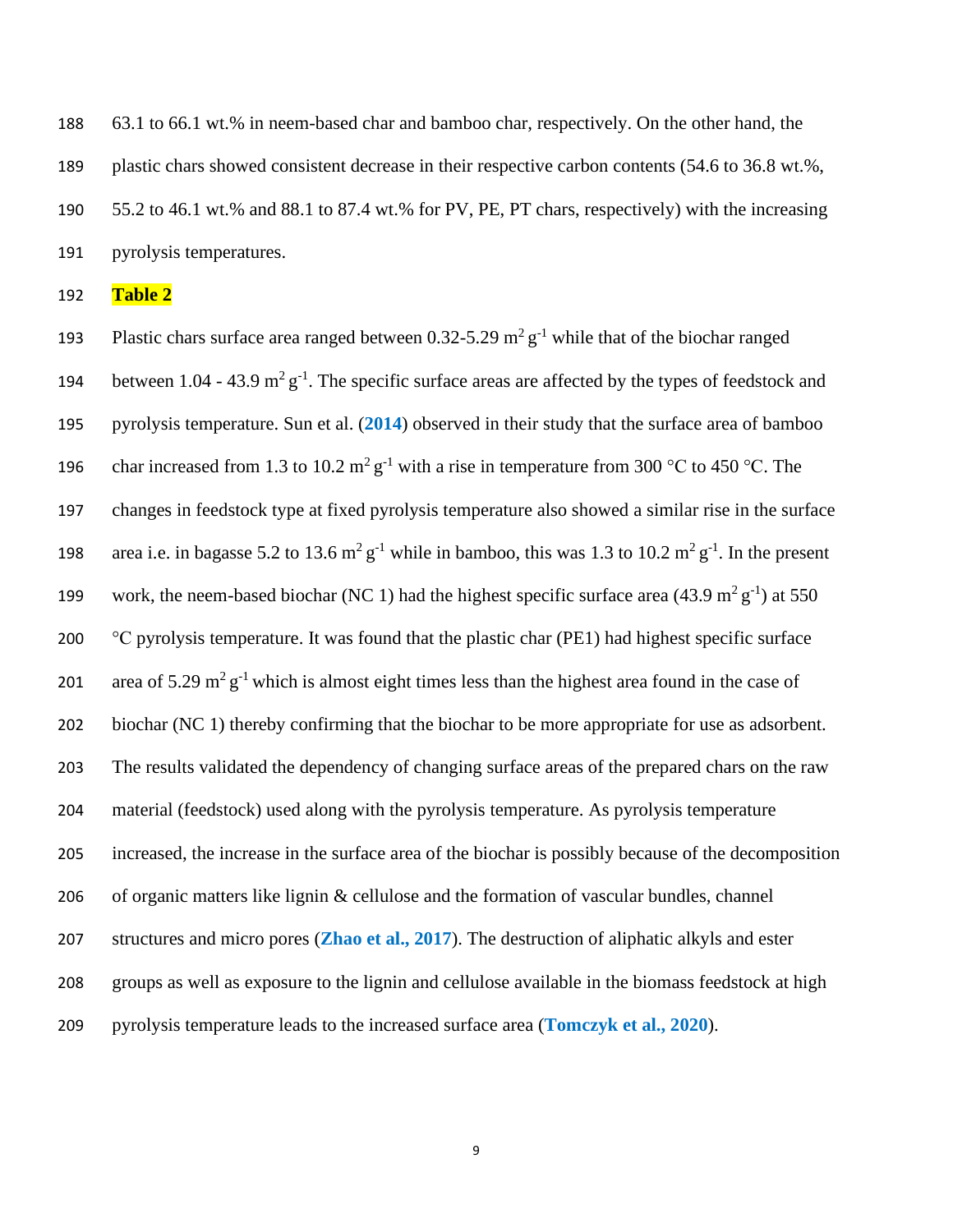210 At low pyrolysis temperatures i.e. below 500 °C, lignin is not transformed to polycyclic aromatic 211 hydrocarbon which makes the char more hydrophilic. At higher temperatures ( $>650$  °C), the char formed is thought to be more hydrophobic and thermally stable (**Tomczyk et al., 2020**). Also, at higher temperatures, the pore-blocking substances thermally crack which increases the externally accessible surfaces and the release of higher volatile matter helps in formation of more pores (**Rafiq et al., 2016; Shaaban et al., 2014**).

 The major functional group detected using FTIR showed that all the spectra obtained displayed 218 powerful absorption band allocated to O-H bond at  $3501 \text{ cm}^{-1}$  for BC 1,  $3565 \text{ cm}^{-1}$  for PE 1 and 219 3544 cm<sup>-1</sup> for PT 1 (Li et al., 2013; Ren et al., 2013). The peaks obtained at 1053 cm<sup>-1</sup> and 1557 cm<sup>-1</sup> in NC 1 is due to C-OH and C-O-C bonds. Peak at  $1100 \text{ cm}^{-1}$ ,  $1590 \text{ cm}^{-1}$ ,  $3400 \text{ cm}^{-1}$  221 indicates C-OH, C=C and -OH groups presence, which were also noticed in an earlier study 222 conducted by Yang et al.  $(2016)$ . New bands at 2359 cm<sup>-1</sup> and 2883 cm<sup>-1</sup> obtained for SC 1 have 223 been given to symmetric and asymmetric  $CH<sub>2</sub>$  groups. The peaks obtained at 668, 1035, 871, 224 1053, 1416, 1539 cm<sup>-1</sup> are given to the aromatic rings (**Machado et al., 2011**), C-H and C-H O- H vibration mode and bending mode, respectively (**Liu et al., 2010**). The peaks observed from the study can be correlated to those found on activated carbon and graphene oxide (**Ren et al., 2013)**. It is shown that both biochar and plastic char contain oxygen containing functional groups and thus confirms the presence of adsorption sites for heavy metal ions (**Miandad et al., 2018**). The morphology of NC 1, SC 1, PV 1 and PE 1 chars was studied using SEM. Plastic char showed rough surface with several cracks having spongy pores. This confirms that the char contains mesopores which is consistent with the study by Miandad et al. (**2018**). The cracked structures with pores also confirm the amorphous structure of the formed chars. This was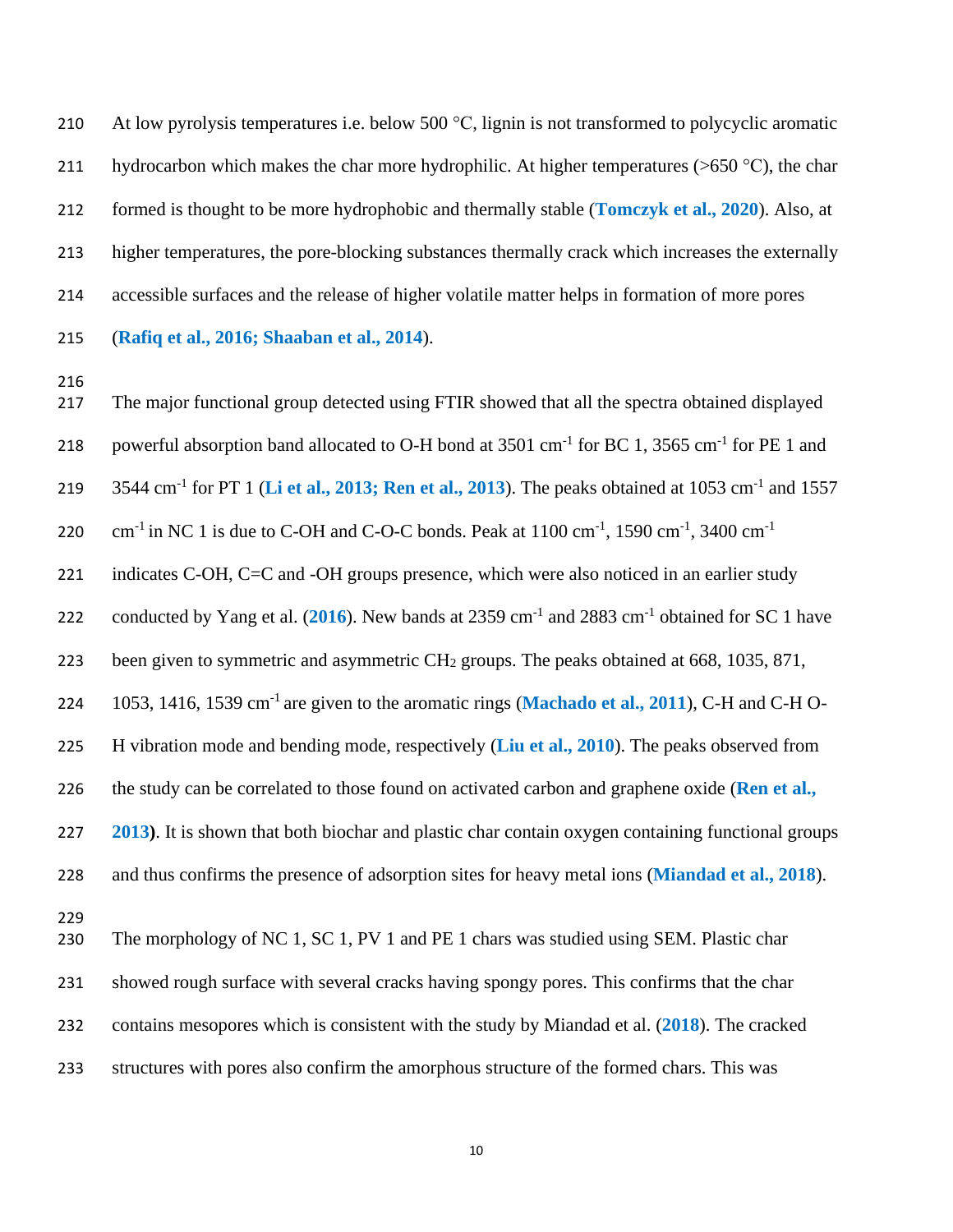consistent with the results of the study performed using activated carbon for decontaminating copper by Ren et al. (**2013**). The biochar on the other hand showed smooth surfaces and long cylindrical structures having longer diameter. Furthermore, they were found to be curved and entangled among themselves. The interrelation among the pores of these biochars also predict better sorption capacity in comparison to the plastic chars. Similar morphological structure was found in the study conducted by Shaaban et al. (**2013**) using rubber wood sawdust-based chars 240 prepared at 300 °C and 700 °C pyrolysis temperature. **BET, SEM, FTIR, proximate and ultimate** 241 study described the structure of all the prepared chars. This research offered a qualitative and 242 quantitative explanation of pyrolysis for sorption of heavy metals on the basis of char quality, 243 quantity and its pore structures. These analyzes require time, and the measurements are mostly 244 conducted after cooling down, which could result in a change in the char structure. Therefore, 245 more sophisticated methods are required for analyzing the char performance to save time and 246 money. The factors primarily responsible for adsorption are the specific surface area, contact 247 time, feedstock content and pyrolysis temperatures.

# **3.2 Adsorption Studies**

**3.2.1 Influence of the Feedstock Material**

 **Fig. 1** shows the uptake capacities of heavy metals of all the prepared biochars and plastic chars. Adsorption capacity is influenced directly with the changes in the raw samples being used. This happens due to the changing physico-chemical properties of the biomass and plastic samples. These changes in the properties of the feedstock are further responsible for the varying sorption performance for uptake of heavy metals. In the case of biochars, the highest sorption of Ni (99.01%), Cu (91.60%), Cd (99.24%), Fe (10.95%) and Pb (95.52%) was shown by SC 11 while Cr (99.06%) by BC 11. Meanwhile, in the case of plastic chars, the highest sorption of Ni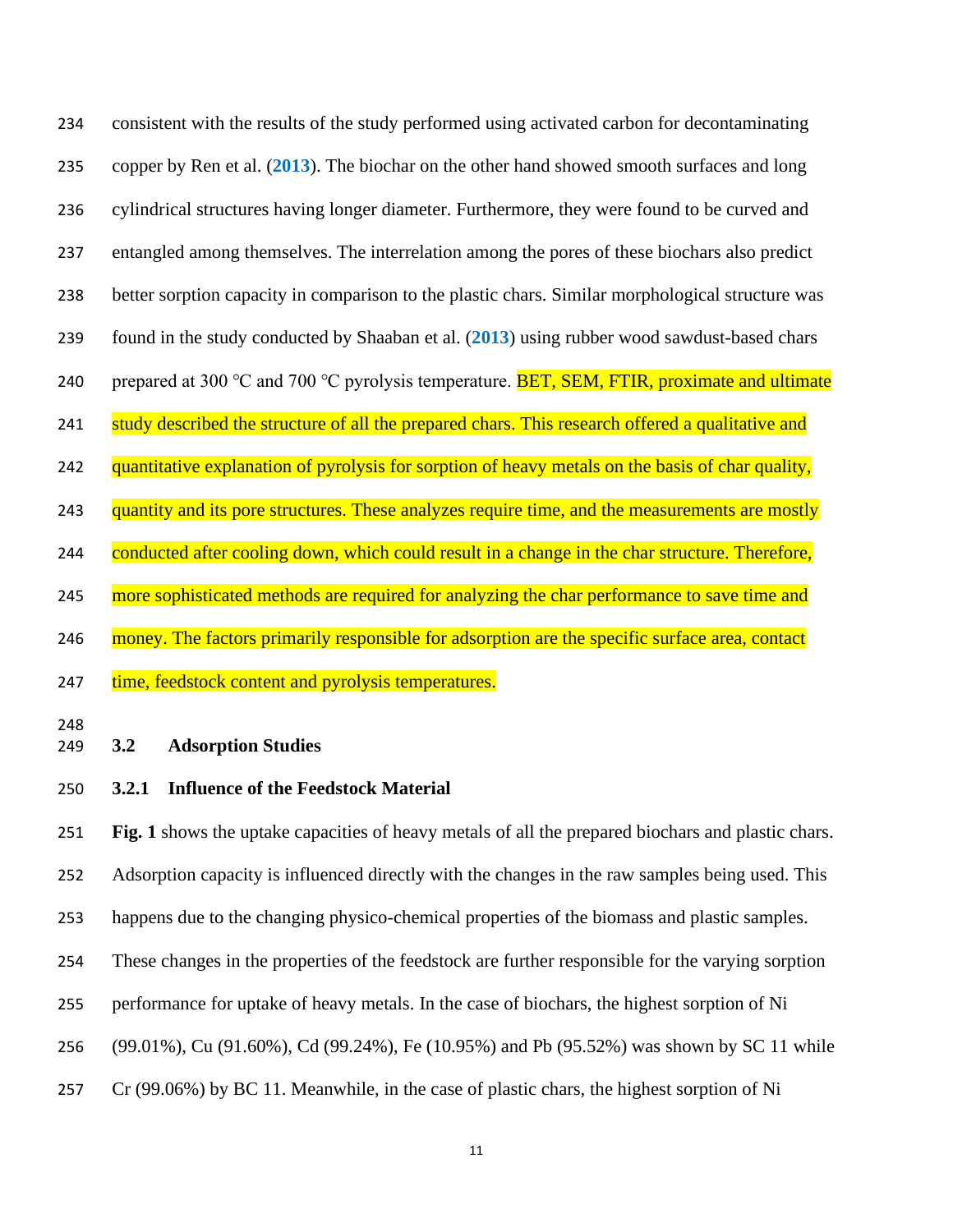(43.32%) and Cu (90.96%) was shown by PV 11 while Cd (28.31%), Fe (4.0%), Pb (70.07%) and Cr (99.01%) by PT 11. The experimental data obtained fitted well for Langmuir isotherm in 260 comparison to Freundlich isotherm. The value of correlation coefficient  $(R^2)$  for Pb sorption on different feedstocks was found to be 0.99 in case of Langmuir isotherm which inferred that the soprtion on these biochars and plastic chars is favorable in the studied conditions. Therefore, chars prepared from biomass feedstocks showed higher adsorption capacities for all the heavy metals considered when compared with the one prepared from synthetic plastics. In a study performed by Kongsuwan et al. (**2009**) using activated carbon from eucalyptus bark having 266 specific surface area of approximate 1240 m<sup>2</sup> g<sup>-1</sup> showed merely 0.45 and 0.53 mmol g<sup>-1</sup> of Cu<sup>2+</sup> 267 and  $Pb^{2+}$  ions, respectively. Although the chars used in the present study are non-activated one still both plastic as well as biomass-based char clearly showed high removal efficiencies thereby confirming the positive role played as sorbent materials. Studies performed by various researchers showed the respective uptake sorption capacities of chars prepared at 400 to 600 ℃ pyrolysis temperature from varying feedstocks under similar conditions as in corn straw (12.5 272 mg g<sup>-1</sup> of Cu, 11.0 mg g<sup>-1</sup> of Zn), hardwood (6.8 mg g<sup>-1</sup> of Cu, 4.5 mg g<sup>-1</sup> of Zn), oak wood (0.3 mg g<sup>-1</sup> of Cd, 3 mg g<sup>-1</sup> of Pb), pine bark (0.4 mg g<sup>-1</sup> of Cd, 2.6 mg g<sup>-1</sup> of Pb), oak bark (5.4 mg g<sup>-1</sup> 274 of Cd, 13.1 mg  $g^{-1}$  of Pb) and rice husk (0.3 mg  $g^{-1}$  of Cu), respectively (**Inyang** et al., 2016; **Chen et al., 2011**). This confirms the varying uptake capacities of each sorbent formed from different feedstock materials irrespective of similar conditions of preparing them (**Wang et al., 2019a**). The obtained results in comparison with earlier studies confirmed the proficiency of the formed chars in efficiently removing heavy metals.

**Fig. 1.**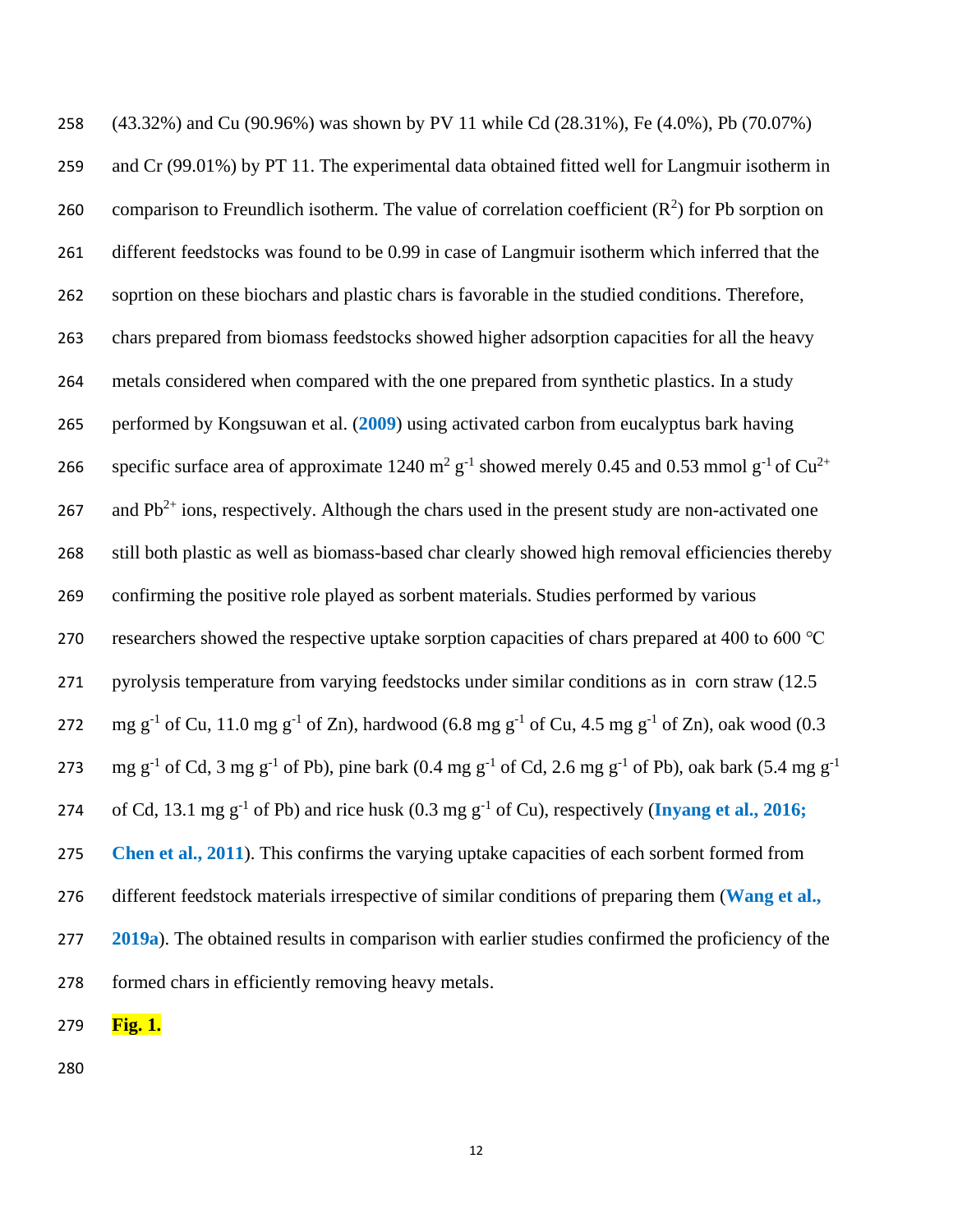## **3.2.2 Influence of Pyrolysis Temperature**

283 The chars obtained at 550 °C (NC 11, BC 11, SC 11, PV 11, PE 11, PT 11) exhibited a higher 284 sorption ability in comparison to the chars pyrolyzed at 450  $\degree$ C (NC 00, BC 00, SC 00, PV 00, 285 PE 00, PT 00). The percentage of Cd removal using NC, SC, PV, PT was found to be 45.86%, 98.36%, 7.89% and 3.97% which increased to 66.40%, 99.24%, 24.58%, 28.31%, respectively with increasing pyrolysis temperature. This could be attributed to the lower specific surface areas of the char prepared at the lower temperature (450 °C). Wang et al. (**2019b**) reported a 289 subsequent decrease in Cd removal efficiency using maize straw biochar from  $97.1\pm0.8\%$  to 290 90 $\pm$ 2% at 500 °C and 600 °C pyrolysis temperatures, respectively. The uptake efficiency of all the chars used in the present study showed increased removal efficiency with increasing pyrolysis temperature. Among all the chars studied, SC showed the maximum increase in uptake 293 efficiency of Cd ions from 98.36% to 99.24% on increasing the temperature from 450 °C to 550 294  $\degree$ C. This shows the outstanding uptake efficiency of the prepared char in comparison to those reported in earlier studies (**Wang et al., 2019b**). Also, the results are noteworthy keeping in mind that the chars in the present study have not been modified by any means. The uptake capacities at different pyrolytic temperature of all the chars have been shown in **Fig. 2.** Analysis of Variance (ANOVA) was performed for studying the influence of different pyrolysis 299 temperature on sorption capacity. The p value  $(2.2 \text{ E}^{-5} \text{ for } 450 \text{ °C}, 3.4 \text{ E}^{-6} \text{ for } 550 \text{ °C})$  obtained is very less than 0.05 thereby strongly confirming the rejection of null hypothesis. This low *p* value 301 simply indicated the strong relationship between pyrolysis temperature (450  $^{\circ}$ C and 550  $^{\circ}$ C) and adsorption capacity.

**Fig. 2**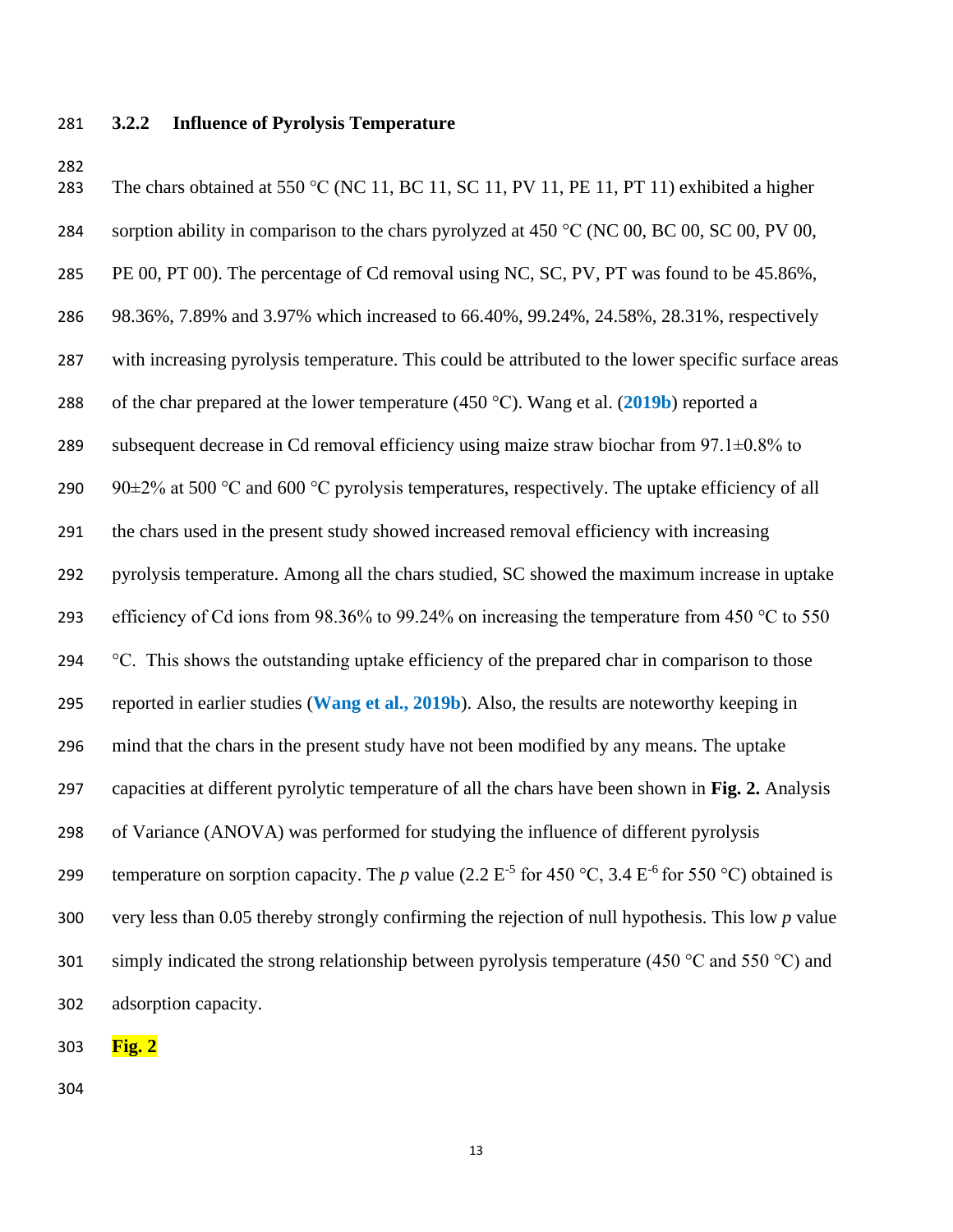#### **3.2.3 Influence of Char Dosage**

 kept constant for studying the effect of changing dosage of different chars on sorption capacity of heavy metals. Sorption of heavy metal ions was found to increase from 11.76 to 99.24%, 87.62 to 99.36%, 36.43 to 91.59%, 0.60 to 10.95%, 11.56 to 43.31% and 59.0 to 95.52% for Cd, Cr, Cu, Fe, Ni and Pb, respectively on rising the dose from 0.1 g to 0.5 g. The obtained results confirm inter-relationship between the dose of char and removal capacity and subsequent increase in the available sorption sites. The surface area increases with an increase in the dose of char, which subsequently increases the free sites available for sorption. This is possibly the reason behind increased sorption capacity of the prepared char. Kula et al. (**2008**) reported a change in sorption capacity of the char with the change in its dose and also reported maximum 318 removal of Cd<sup>2+</sup> at equilibrium time of 60 min, pH 6.0 and adsorbent dose of 1.0 g 50 mL<sup>-1</sup>.

**Fig. 3** clearly showed that the adsorption of all the metals increased with an increase of char

dosage from 0.1 to 0.5 g. All the other parameters i.e. pH, contact time, and temperature were

319 • Acharya et al. (2009) also obtained 97.74% maximum removal of  $Pb^{2+}$  at sorbent dose of 5g L<sup>-1</sup>,

while the char studied in the present work showed a maximum of 99.36% removal with

 increased dose. This confirms the quality and presence of high specific area of the char prepared in this study.

**Fig. 3**

# **3.2.4 Influence of pH**

 The variation in removal efficiencies of heavy metal ions by biochar and plastic char with respect to pH is shown in **Fig. 4.** The results clearly showed that the pH value significantly affects the removal efficiency of the char. At pH 4, the maximum removal was found to be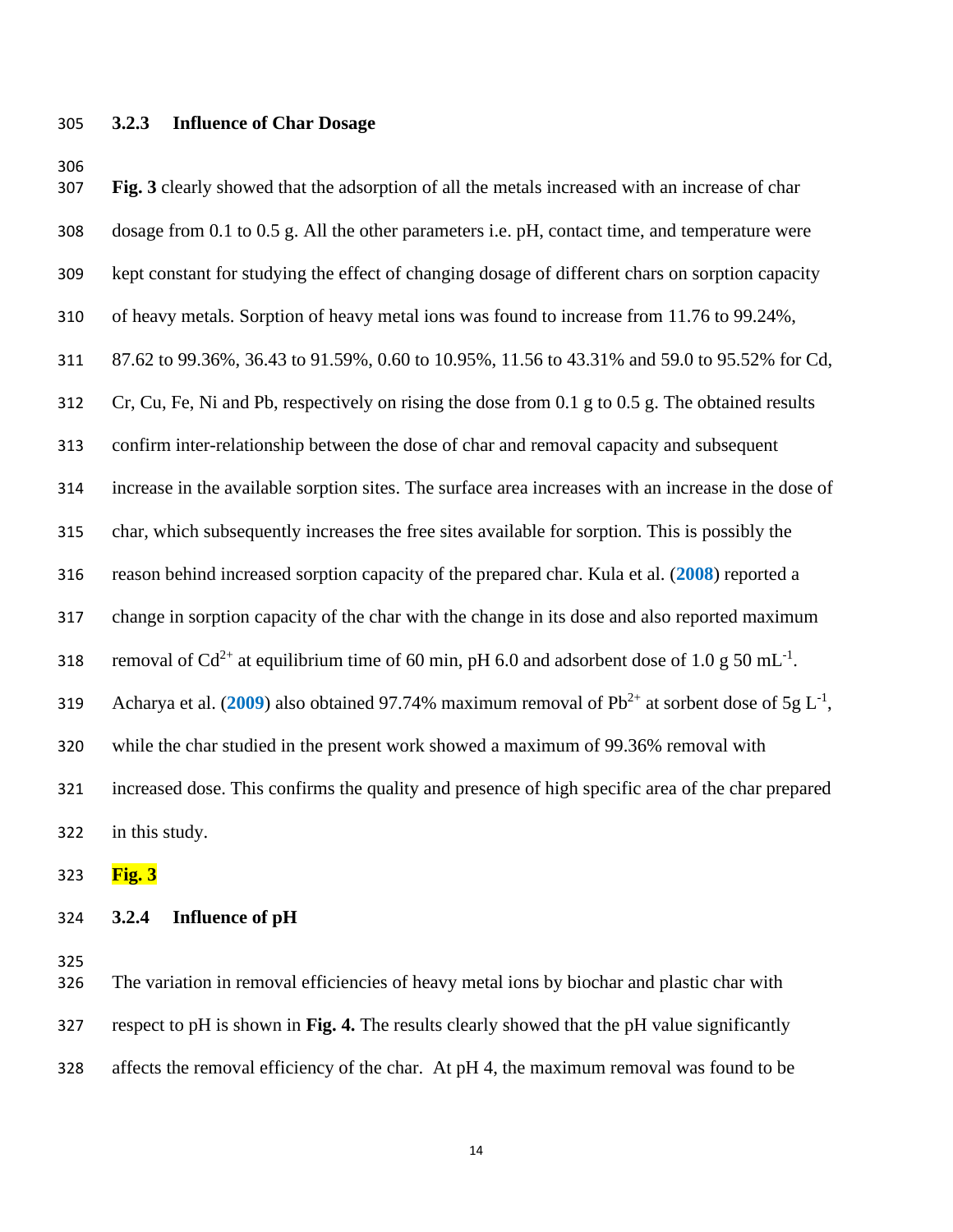| 329 | 89.36%, 99.01%, 98.78%, 0.14%, 72.51% and 89.93% for Cu, Cd, Cr, Fe, Ni and Pb,                       |
|-----|-------------------------------------------------------------------------------------------------------|
| 330 | respectively. The maximum removal efficiencies are 91.60% for Cu, 81.88% Ni, 95.52% Pb,               |
| 331 | 99.24% for Cd, 99.03% for Cr and 4.81% for Fe at pH 6 which later decreased to 34.03%,                |
| 332 | 72.10%, 58.64%, 61.07%, 49.08% at pH 8. Therefore, the removal efficiency of both the char            |
| 333 | was observed to increase with an increase in pH from 4 to 6. After pH 6, a significant decrease in    |
| 334 | the removal efficiency of the chars was observed. The influence of pH was also observed by            |
| 335 | Mousavi et al. (2010) while using waste tire rubber ash as an adsorbent to remove $Pb^{2+}$ from      |
| 336 | waste stream. Mousavi et al. $(2010)$ varied the pH from 4 to 6 and demonstrated that quantity of     |
| 337 | $Pb^{2+}$ ions uptake from solution rises rapidly from 73.8% at pH 4 to 93.1% at pH 6. Pellera et al. |
| 338 | $(2012)$ also reported maximum Cu (II) uptake of 93.6%, 90.1%, 88.7% and 77.8% at pH 7 by the         |
| 339 | biochars prepared from compost, rice husks, orange waste and olive pomace, respectively. The          |
| 340 | results from the previous studies as well as the present study clearly demonstrated that the metal    |
| 341 | ions are better removed at higher pH range. The carbon content found in any char material             |
| 342 | studied acts mostly as a weak alkali that buffers the pH of the working solution. After the rise in   |
| 343 | pH, it becomes more difficult for the heavy metal ions present in the sample solution or the          |
| 344 | aqueous media to dissolve as it becomes less soluble. This thereby allows the sorption of the         |
| 345 | positively charged toxic heavy metal ions to be easily on the surface of the adsorbent which is       |
| 346 | then removed from the polluted stream. All the aquatic media are in general quite sensitive to pH     |
| 347 | and thereby special care needs to be taken while treating them. Hence, a pH neither alkaline nor      |
| 348 | acidic in nature is generally considered as the best for proper remediation. In this study, pH 6 has  |
| 349 | been found as the best one for removing heavy metals concentration.                                   |

**Fig. 4**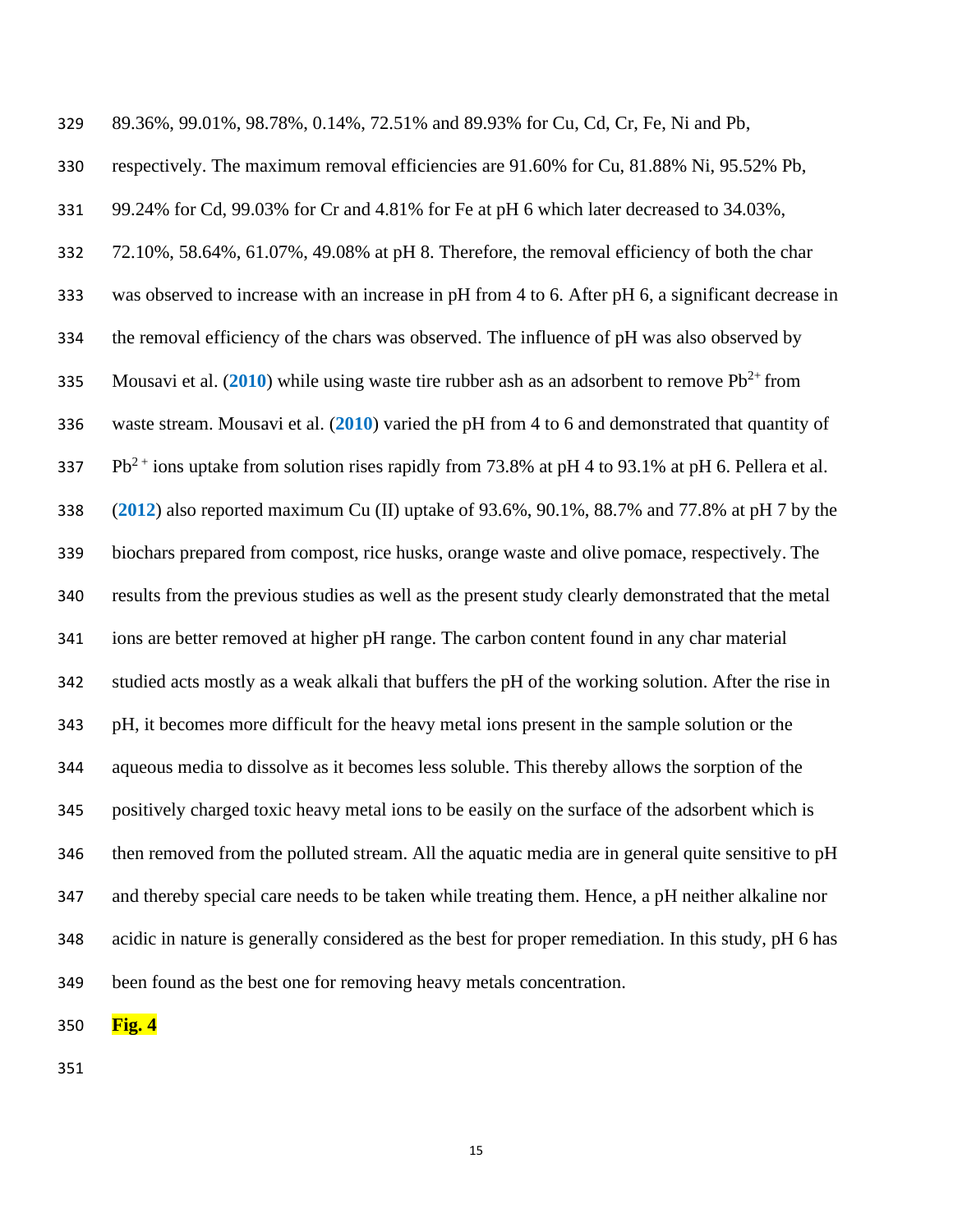# **3.2.5 Influence of Contact Time**

 The sorption rate of Fe, Cu, Cd, Cr, Ni and Pb on all the chars regardless the carbon material used increased with change in the contact time. After the attainment of equilibrium condition at 20 min, the adsorption rate decreases progressively due to the limited free spaces available. This is because the adsorption efficiency of metal ions on the char is rapid during the first stage (0 to 20 min) for all the metal ions studied. The sorption rate also decreased after 20 min contact time and marginal changes occur till 35 min. Sorption of these metals onto the adsorbents (NC 11, PT 11, NC 00 and PT 00) also showed increasing uptake with increasing time during initial stage (0- 20 min). After this, rate decreased and the equilibrium state was attained after 20 min. This is mostly due to the availability of well aligned free spaces of char for binding together the toxic heavy metal ions. After this stage, the sorption capacity of the char slowly decreases until the equilibrium condition is reached because of the saturation of all the available sites. Also, for studying the kinetics, pseudo first and second order models were applied. It was found that 366 pseudo second order model fits better in comparison to pseudo first order model. The  $R^2$  value in pseudo second order was 0.99. This confirms the that the sorption of heavy metals on both the chars is a chemical process. The obtained results were similar to those obtained from the experiment.

 In adsorption experiment study conducted by Pellera et al. (**2012**), the reduction of Cu (II) was accomplished by increasing the contact time. In most of the cases, a slower adsorption rate followed the rapid initial adsorption rate within the first few min before reaching equilibrium. It is because of presence of ample amount of available biochar site, while as adsorption proceeded the depletion of these active sites also occurred over time.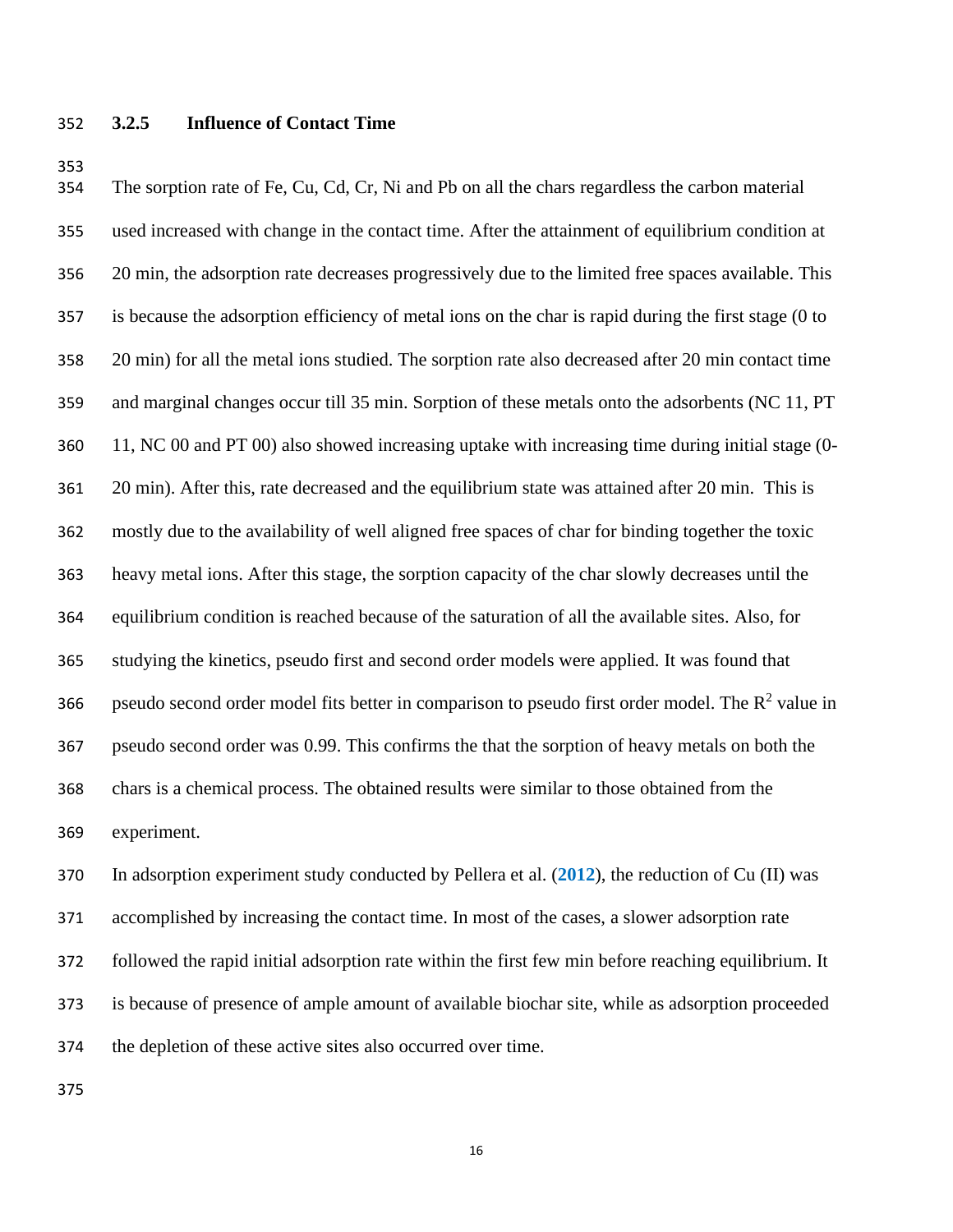### **3.2.6 Influence of Surface Area**

 A correlation evaluation of specific surface area of biochars and plastic chars was performed to analyze the effect on adsorption capacity on the basis of obtained results (**Fig. 1**). None of the six metals produced a line graph when their respective sorption capabilities were considered, which differed from those of other carbon materials (**Kumar et al., 2020a**). The sorption took place in accordance to the adsorption-partitioning processes. The interaction between sorption and 382 surface area indicated that the adsorption of metals by char produced at  $550^{\circ}$ C is primarily exothermic. Also, it is compatible with the adsorption-partition cycle. In the case of biochars prepared at higher temperatures, i.e. 550 °C with higher surface area and lower non-carbonized organic matter, adsorption is the dominant mechanism while partitioning remains a mechanism for chars prepared at lower pyrolysis temperatures with lower surface area and higher non-carbonized organic matter (**Kumar et al., 2020a**).

#### **3.3 Statistical Analyses**

 Heavy metals sorption was done using ANOVA to obtain the basic data about the efficacy of parameters set for the sorption. The influence of independent variables on the dependent ones i.e. pH and sorption were studied. The statistically significant values were symbolized as p-values. It was found to be 0.012 for all the chars applied on different pH which indicated a positive relation 393 between the sorption capacity, pH  $(4.0, 6.0,$  and  $(8.0),$  dose  $(0.1 \text{ g}, 0.5 \text{ g})$  and contact time  $(35 \text{ g})$  min). F value was found to be 2.95 that is more than the F critical (2.21) for single way. This shows the rejection of null hypothesis and that the char dose plays a major role in its uptake capacity.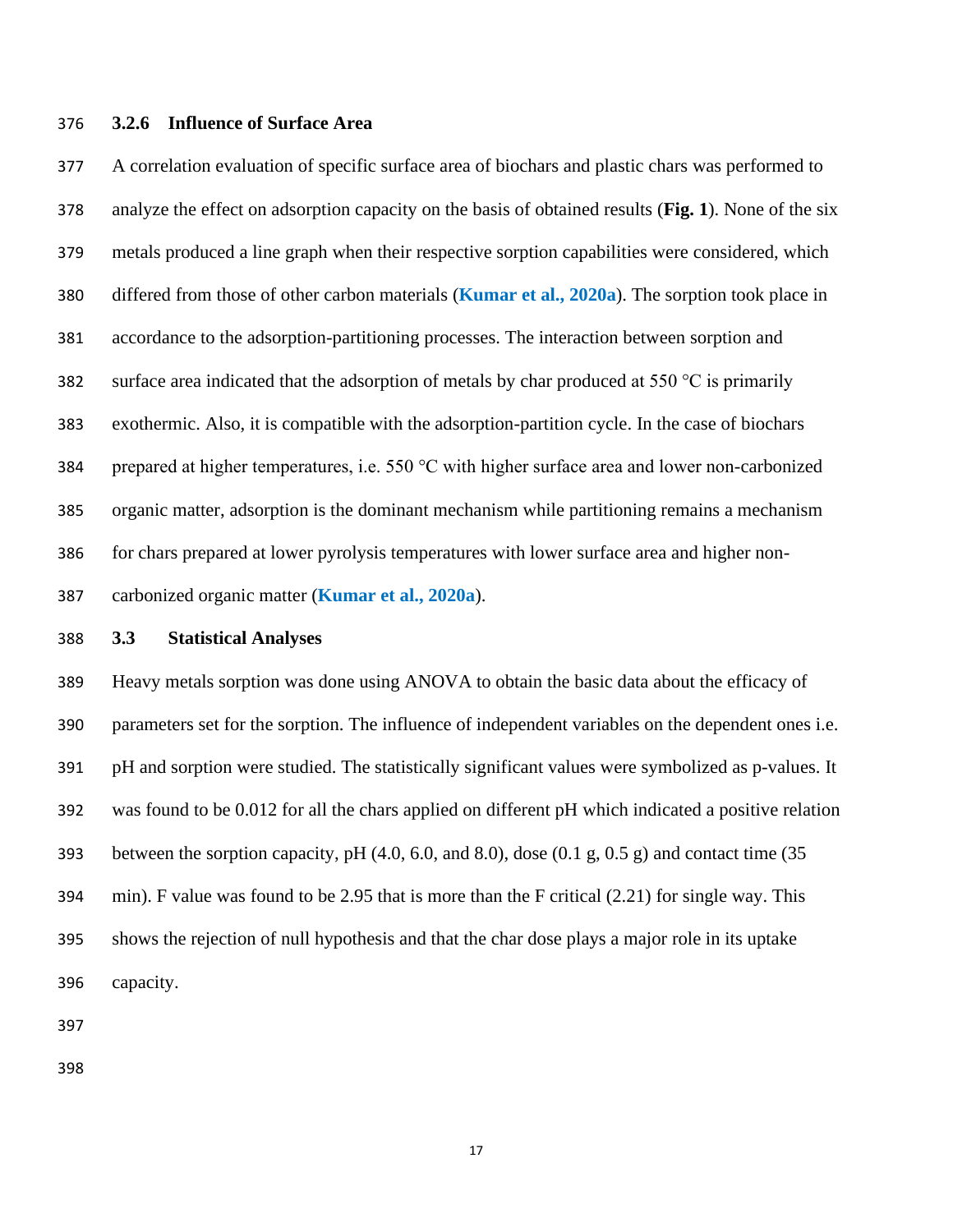### **3.4 Isotherm Modeling and Kinetic Study**

 The data obtained from the sorption analysis were put to Langmuir adsorption isotherm using linear expression of the model similar to that used in the study performed by Miandad et al. (**2018**). The isotherm assumes homogenous surface and a continuous sorption potential. The 403 sorption capacity of the biochar followed Langmuir isotherm with  $R^2$  value being 0.99, thereby confirming the process of sorption being chemical. The increase in the sorption capacity of the char with increase in metal ion concentration is because of the high concentration gradient that resists the mass transfer from aqueous media to solid char. After a certain time, the efficiency of uptake of ions does not increase because the number of available sites is fixed. Son et al. (**2018**) also found Langmuir isotherm to fit better in the sorption study performed using marine macro algae for the uptake of Cu, Cd and Zn ions. Li et al. (**2013**) also demonstrated Langmuir model to be more suitable in comparison to Freundlich model to the obtained sorption data. Langmuir isotherm stated that monolayer sorption took place. The Langmuir model predicts the suitability/ favorability of the adsorption process to take place using both the chars. The linear form of the model suggests that the char prepared has high affinity towards the positively charged metal ions and would support the sorption process under the controlled experimental conditions. Biochars and plastic chars samples used in the present study presented moderately similar sorption by BC 11 and PV 11 which implied that chemical and physical sorption is involved in the entire adsorption procedure. Metal ions, amount of carbon material used, pH, contact time are accountable for the percentage removal of these metal ions. Even though the chars showed moderate surface areas, but because of high oxygen, it showed sorption of the metal ions on pore surface (**Mohan et al., 2014**).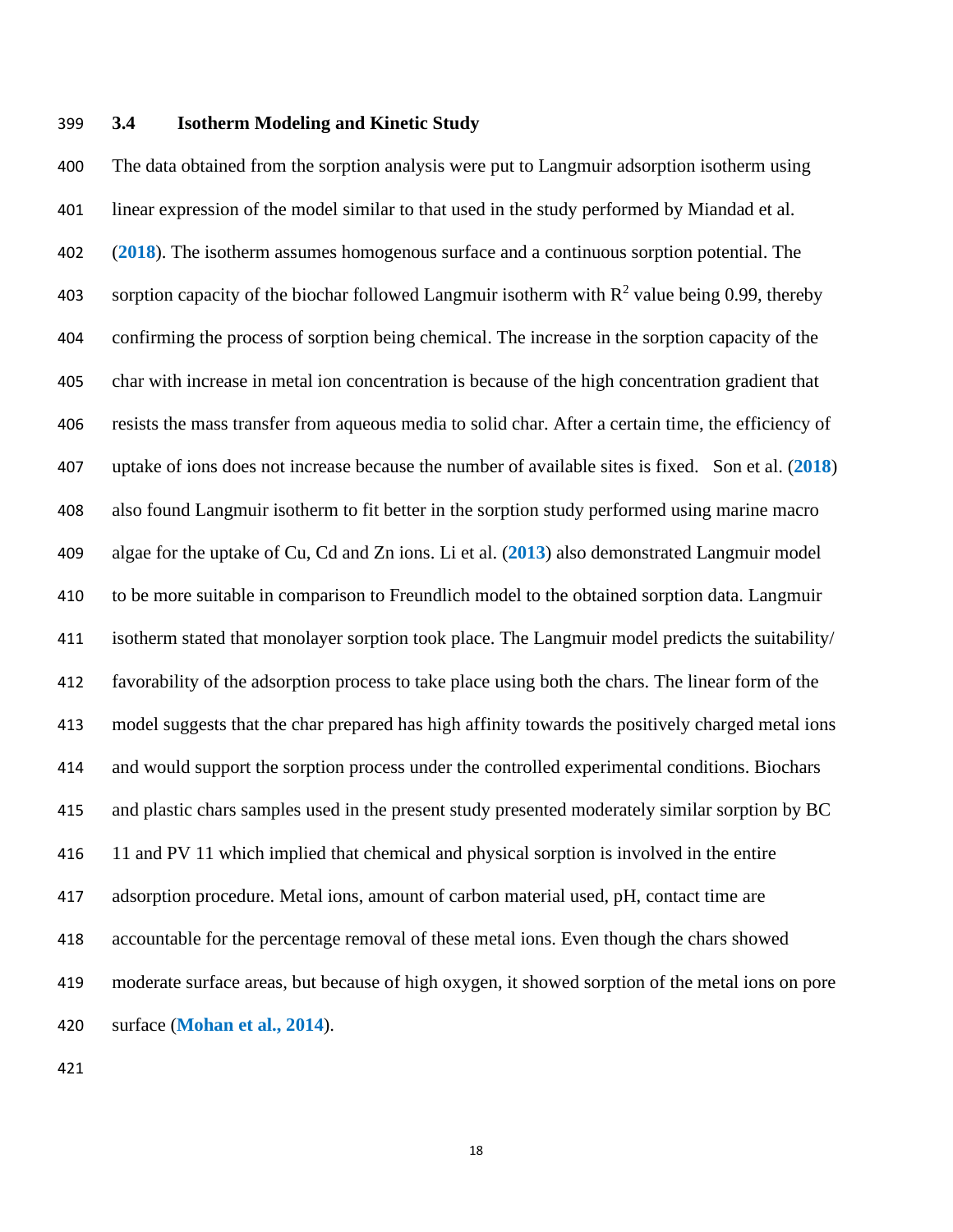The kinetic data in the present study was done with the help of some models. The models were 423 verified by the fitness check of the lines obtained. The  $R^2$  value clearly demonstrated that the data obtained during the study followed the retention kinetic of all the heavy metal ions. The first 425 order kinetic model calculated qe value differs from the experimental values and obtained  $\mathbb{R}^2$  values also. The calculated qe values for second order model are somewhat near to the 427 experimental value. The  $R^2$  value was more in the case of pseudo second order kinetic model. This confirms the suitability of pseudo-second order model for better explaining the sorption of metal ions on different plastic char and biochar sorbents used in the study. Also, this confirms chemisorption being the fundamental mechanism behind the sorption of heavy metal ions on the biochar and plastic char surface by exchange of valence electron between adsorbate and 432 adsorbent. The positive results for the sorption of six heavy metals found in Indian river using 433 biomass and plastic-based chars thus suggested that both these chars serve as alternative sorbents 434 to mitigate the heavy metals contamination. Large-scale field experiments will be required to 435 examine the effects of char-based sorbents on reducing the heavy metals concentrations in river. **5. Conclusion** The study focused on synthesis of carbon materials from biomass and plastic wastes and comparing their performance as an economical heavy metals sorbent. It revealed the dependency of various factors like dose, pyrolysis temperature, feedstock type, contact time and pH on the sorption capacity. SC biochar was found to be most effective with sorption efficiencies ranging

from 3.27-99.4%. Although, some challenges need to be addressed while implementing

- purification of aqueous media using these materials, the performance shown by biochars
- favorably suggested their use for better results. Carbon materials are thereby a proved sustainable
- solution towards purification of river water.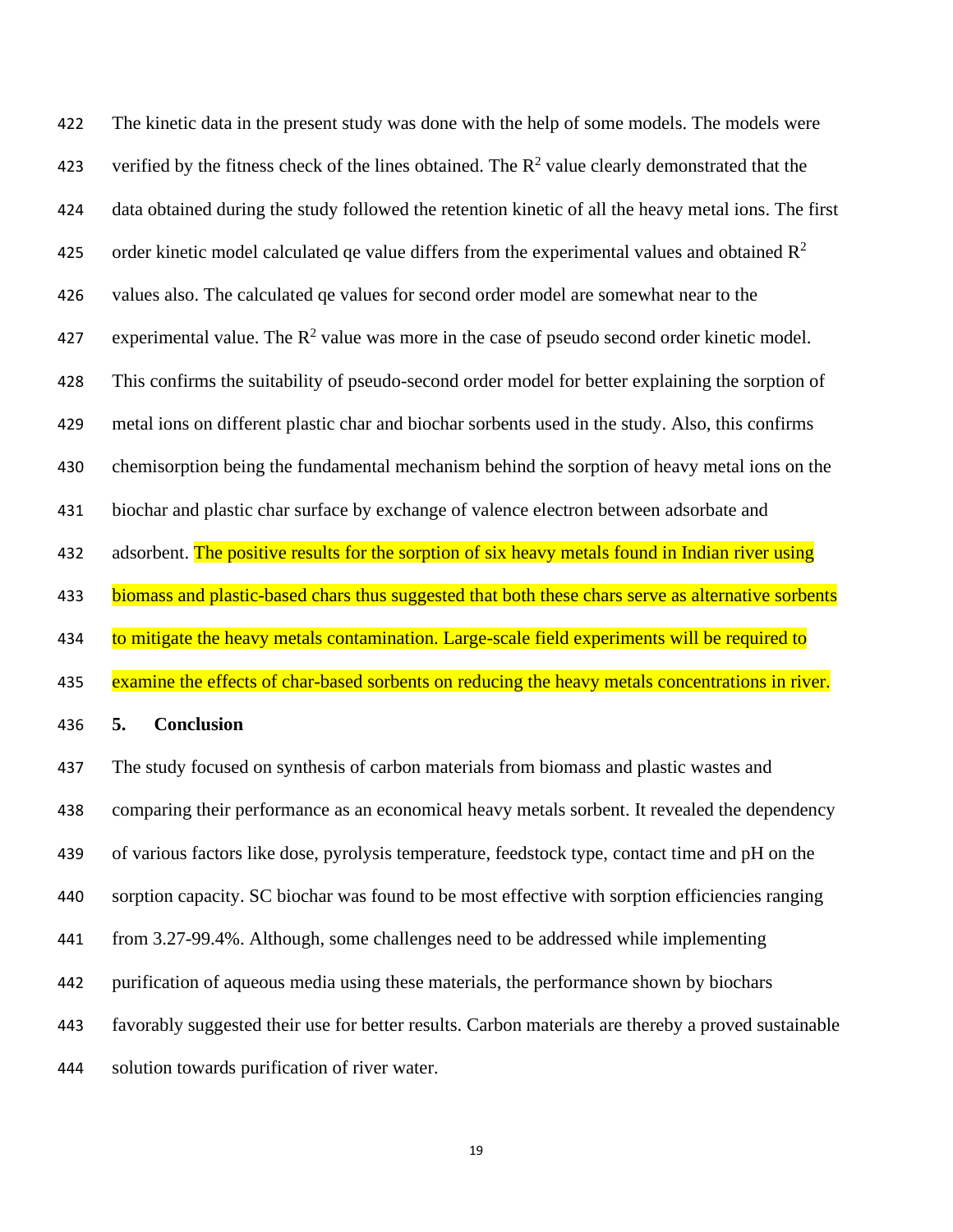## **CRediT authorship contribution statement**

- **Ekta Singh:** Conceptualization, Methodology, Investigation, Writing -original draft, Writing -
- review & editing. **Aman Kumar:** Conceptualization, Methodology, Investigation, Writing -
- original draft, Writing review & editing. **Rahul Mishra:** Conceptualization, Investigation,
- Writing original draft, Writing review & editing. **Siming You:** Validation, Writing review &
- editing. **Lal Singh:** Conceptualization, Validation. **Sunil Kumar:** Funding acquisition, Writing -
- review & editing, Supervision. **Rakesh Kumar:** Supervision.

### **Declaration of Competing Interest**

- The authors declare that they have no known competing financial interests or personal
- relationships that could have appeared to influence the work reported in this paper.

### **Acknowledgments**

- This research was supported through In-house R&D laboratory project of CSIR-NEERI. The
- authors gratefully acknowledge the support provided by the Director, CSIR-NEERI in

completing the study.

## **Appendix A. Supplementary data**

E-supplementary data for this work can be found in e-version of this paper online

### **References**

- 1. Acharya, J., Sahu, J., Mohanty, C., Meikap, B., 2009. Removal of lead (II) from
- wastewater by activated carbon developed from tamarind wood by zinc chloride activation. Chem. Eng. J. 149 (1), 249–262.
- 2. Ahmadi, A., Heidarzadeh, S., Mokhtari, A.R., Darezereshki, E., Harouni, H.A., 2014.
- 466 Optimization of heavy metal removal from aqueous solutions by maghemite ( $\gamma$ -Fe<sub>2</sub>O<sub>3</sub>)
- nanoparticles using response surface methodology. J. Geochem. Explor. 147, 151-158.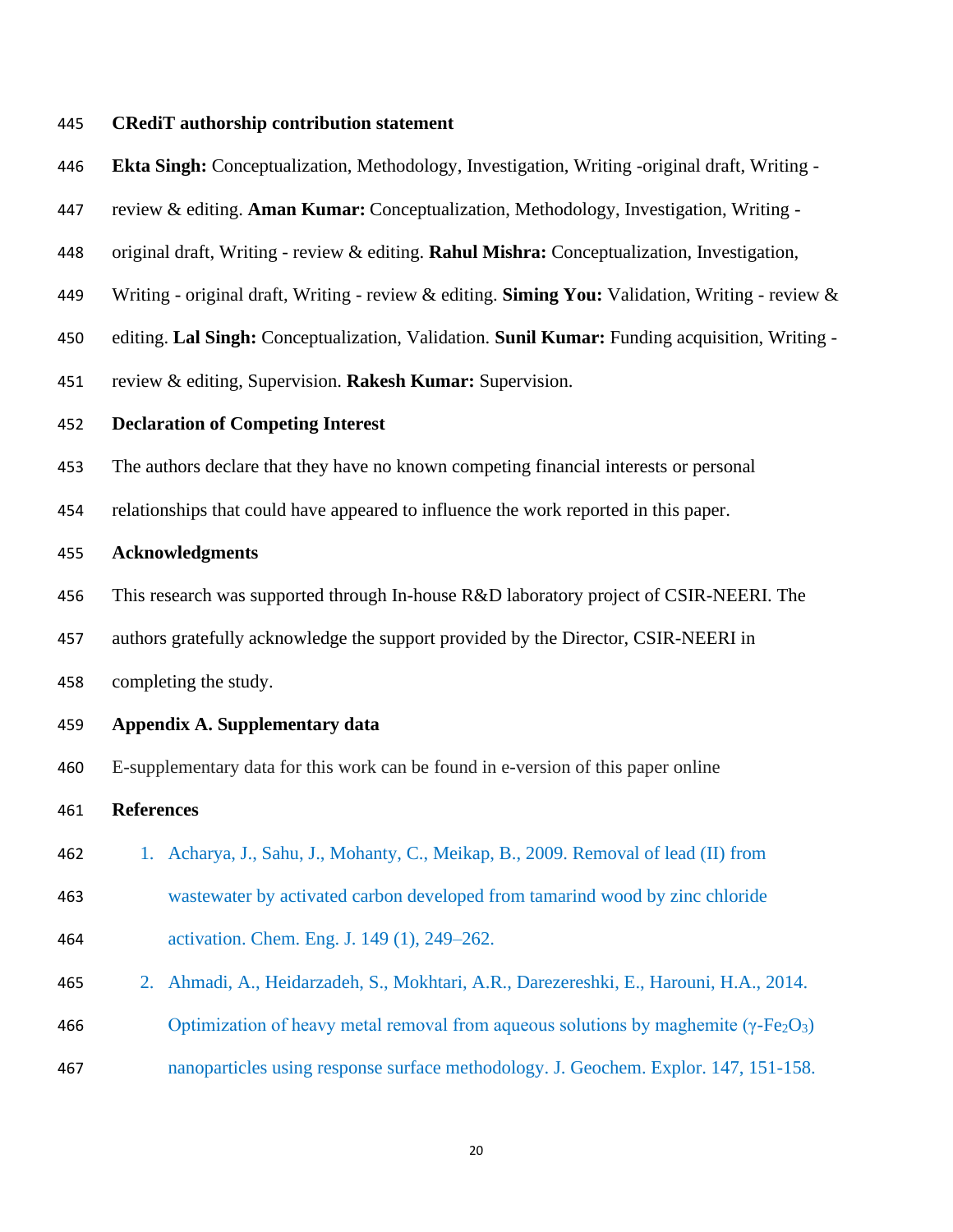| 468 |    | 3. Argun, M.E., Dursun, S., Ozdemir, C., Karatas, M., 2007. Heavy metal adsorption by                    |
|-----|----|----------------------------------------------------------------------------------------------------------|
| 469 |    | modified oak sawdust: Thermodynamics and kinetics, J. of Hazard. Mater., 141, 77-85.                     |
| 470 |    | 4. Chen, X., Chen, G., Chen, L., Chen, Y., Lehmann, J., McBride, M. B., Hay, A.G., 2011.                 |
| 471 |    | Adsorption of copper and zinc by biochars produced from pyrolysis of hardwood and                        |
| 472 |    | corn straw in aqueous solution. Bioreso. Techno. 102, 8877-8884.                                         |
| 473 |    | 5. Fang, J., Gao, B., Zimmerman, A.R., Ro, K.S., Chen, J., 2016. Physically (CO <sub>2</sub> ) activated |
| 474 |    | hydrochars from hickory and peanut hull: preparation, characterization, and sorption of                  |
| 475 |    | methylene blue, lead, copper, and cadmium. RSC Adv. 6, 24906–24911.                                      |
| 476 |    | 6. Han, C., Pu, H., Li, H., Deng, L., Huang, S., He, S., Luo, Y., 2013. The optimization of              |
| 477 |    | As (V) removal over mesoporous alumina by using response surface methodology and                         |
| 478 |    | adsorption mechanism. J. Haz. Mater. 254, 301-309.                                                       |
| 479 |    | 7. Inyang, M.I., Gao, B., Yao, Y., Xue, Y., Zimmerman, A., Mosa, A., Pullammanappallil,                  |
| 480 |    | P., Ok, Y.S., Cao, X., 2016. A review of biochar as a low-cost adsorbent for aqueous                     |
| 481 |    | heavy metal removal. Criti. Revie. Environm. Sci. Tech. 46 (4), 406-433.                                 |
| 482 | 8. | Jazini, R., Soleimani, M., Mirghaffari, N., 2017. Characterization of barley straw biochar               |
| 483 |    | produced in various temperatures and its effect on lead and cadmium removal from                         |
| 484 |    | aqueous solutions. Water and Envir. J. 1-9.                                                              |
| 485 | 9. | Johari, K., Saman, N., Song, S.T., Chin, C.S., Kong, H., Mat, H., 2016. Adsorption                       |
| 486 |    | enhancement of elemental mercury by various surface modified coconut husk as eco-                        |
| 487 |    | friendly low-cost adsorbents. Int. Biodeterior. Biodegrad. 109, 45-52.                                   |
| 488 |    | 10. Kaushik, A., Kansal, A., Santosh., Meena., Kumari, S., Kaushik, C.P., 2009. Heavy metal              |
| 489 |    | contamination of river Yamuna, Haryana, India: Assessment by Metal Enrichment Factor                     |
| 490 |    | of the Sediments. J. Haz. Mate. 164, 265-270.                                                            |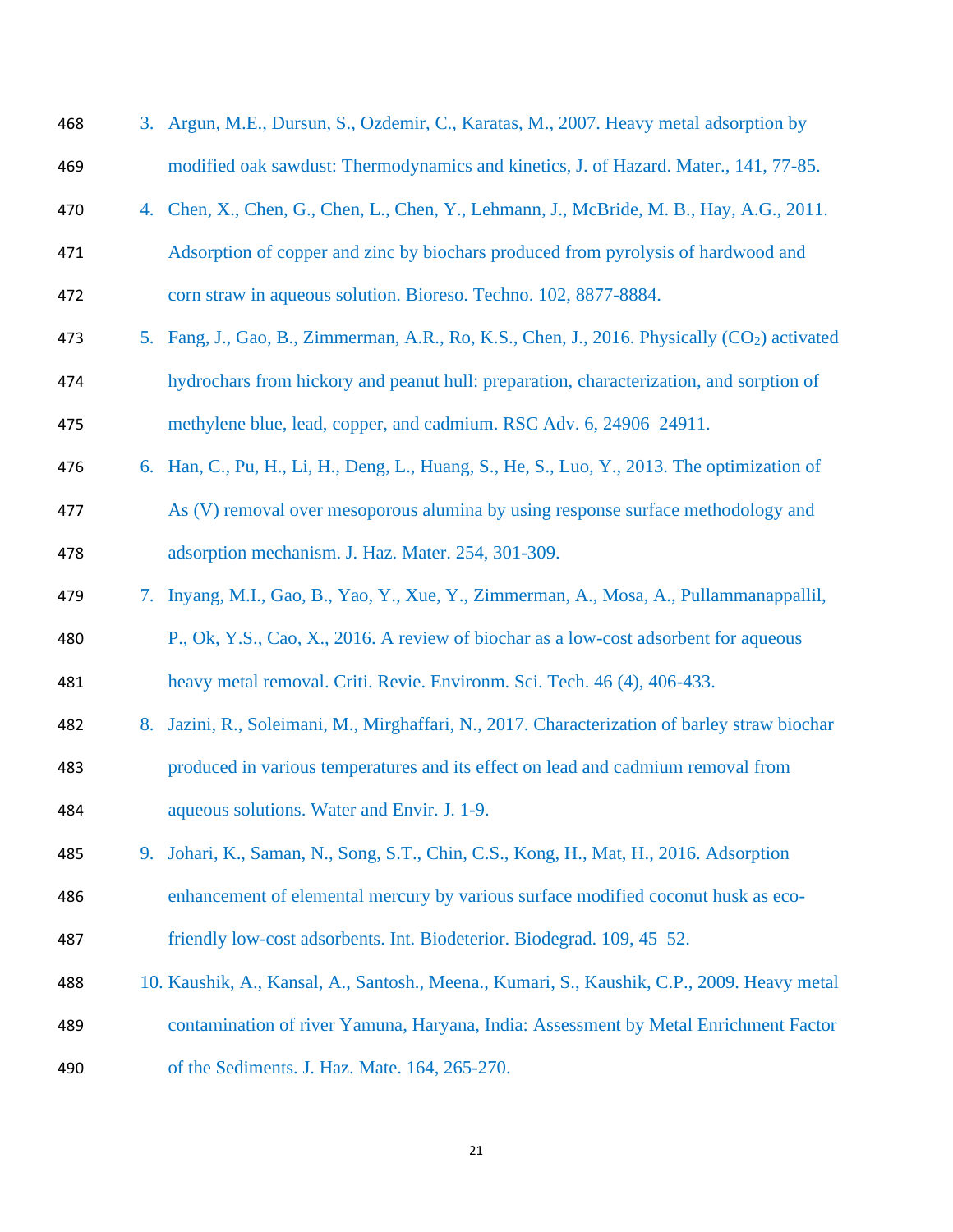| 491 | 11. Kongsuwan, A., Patnukao, P., Pavasant, P., 2009. Binary component sorption of Cu(II)            |
|-----|-----------------------------------------------------------------------------------------------------|
| 492 | and Pb(II) with activated carbon from Eucalyptus camaldulensis Dehn bark. J. Ind. Eng.              |
| 493 | Chem. 15, 465-470.                                                                                  |
| 494 | 12. Kula, I., Ugurlu, M., Karaoglu, H., Çelik, A., 2008. Adsorption of Cd (II) ions from            |
| 495 | aqueous solutions using activated carbon prepared from olive stone by ZnCl <sub>2</sub> activation. |
| 496 | Bioresour. Technol. 99 (3), 492-501.                                                                |
| 497 | 13. Kumar, A., Singh, E., Khapre, A., Bordoloi, N., Kumar, S., 2020a. Sorption of Volatile          |
| 498 | Organic Compounds on Non-activated Biochar, Biores. Techn. 297, 122469.                             |
| 499 | 14. Kumar, A., Singh, E., Singh, L., Kumar, S., Kumar, R., 2020b. Carbon material as a              |
| 500 | sustainable alternative towards boosting properties of urban soil and foster plant                  |
| 501 | growth. Sci. Tot. Environ. 141659.                                                                  |
| 502 | 15. Ladavos, A.K., Katsoulidis, A.P., Iosifidis, A., Triantafyllidis, K.S., Pinnavaia, T.J.,        |
| 503 | Pomonis, P.J., 2012. The BET equation, the inflection points of N 2 adsorption isotherms            |
| 504 | and the estimation of specific surface area of porous solids. Micropor. and Mesopor.                |
| 505 | Mater. 151, 126-133.                                                                                |
| 506 | 16. Li, Y., Du, Q., Liu, T., Peng, X., Wang, J., Sun, J., Wang, Y., Wu, S., Wang, Z., Xia Y.,       |
| 507 | Xia, L., 2013. Comparative study of methylene blue dye adsorption onto activated                    |
| 508 | carbon, graphene oxide, and carbon nanotubes. Chem. Engi. Rese. Des. 91, 361–368.                   |
| 509 | 17. Liu, Q.S., Zheng, T., Wang, P., Guo, L., 2010. Preparation and characterization of              |
| 510 | activated carbon from bamboo by microwave-induced phosphoric acid activation. Indus.                |
| 511 | Crops and Produ. 31, 233–238.                                                                       |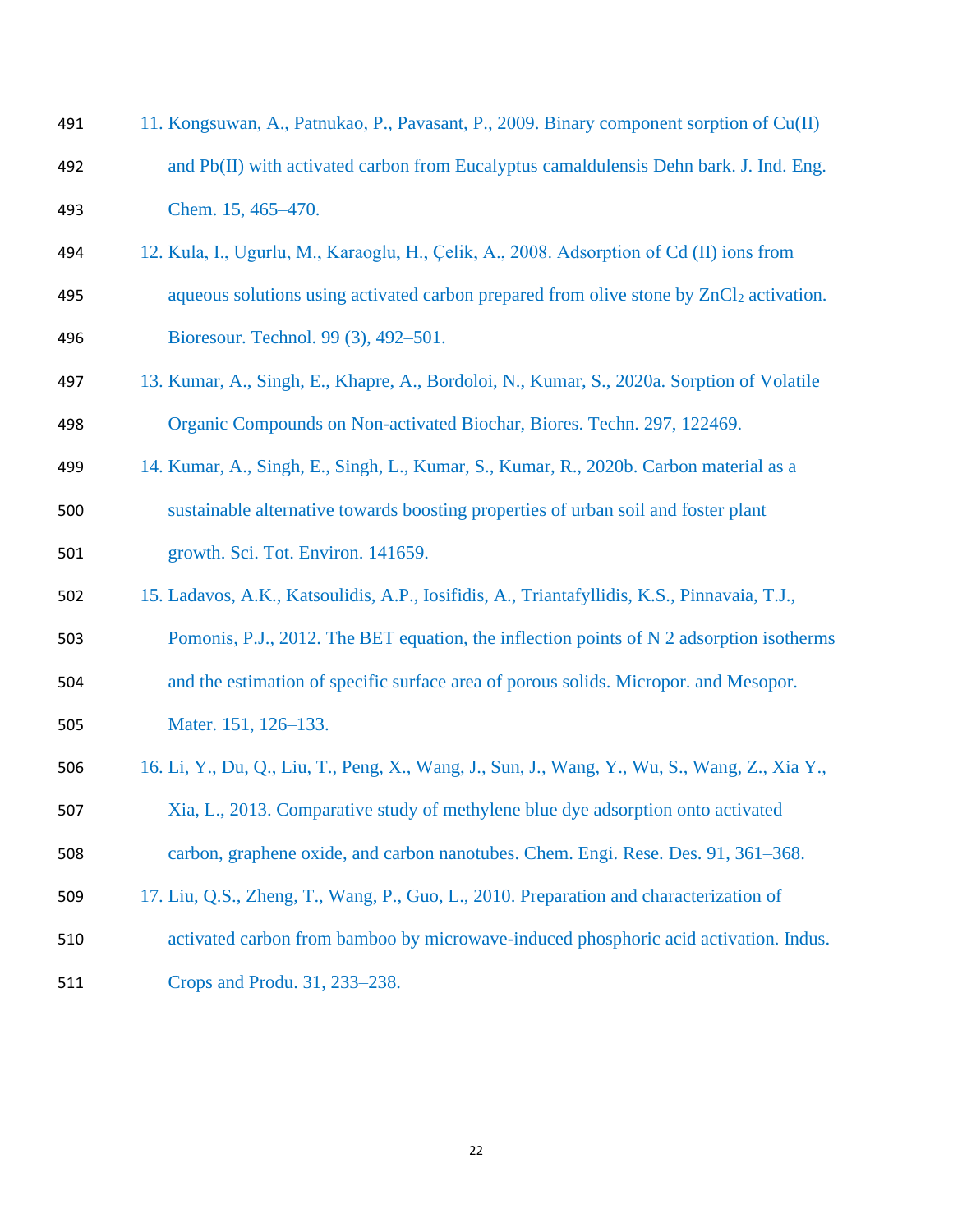| 512 | 18. Machado, F.M., Bergmann, C.P., Fernandes, T.H.M., Lima, E.C., Royer, B., Calvete, T., |
|-----|-------------------------------------------------------------------------------------------|
| 513 | Fagan, S.B., 2011. Adsorption of Reactive Red M-2BE dye from water solutions by           |
| 514 | multi-walled carbon nanotubes and activated carbon. J. Haza. Mate. 192, 1122-1131.        |
| 515 | 19. Miandad, R., Kumar, R., Barakat, M.A., Basheer, C., Aburiazaiza, A.S., Nizami, A.S.,  |
| 516 | Rehan, M., 2018. Untapped conversion of plastic waste char into carbon-metal LDOs for     |
| 517 | the adsorption of Congo red. J. of Coll. Inter. Sci. 511, 402–410.                        |
| 518 | 20. Mohan, D., Singh, P., Sarswat, A., Steele, P.H., Pittman, C.U., 2014. Lead sorptive   |
| 519 | removal using magnetic and nonmagnetic fast pyrolysis energy cane biochars. J. Coll.      |
| 520 | Interf. Sci. 448, 238-250.                                                                |
| 521 | 21. Mousavi, H.Z., Hosseynifar, A., Jahed, V., Dehghani, S.A.M., 2010. Removal of lead    |
| 522 | from aqueous solution using waste tire rubber ash as an adsorbent. Brazilian J. Chem.     |
| 523 | Engine. 27, 79-87.                                                                        |
| 524 | 22. Pellera, F.M., Giannis, A., Kalderis, D., Anastasiadou, K., Stegmann, R., Wang, J.Y., |
| 525 | Gidarakos, E., 2012. Adsorption of Cu (II) ions from aqueous solutions on biochars        |
| 526 | prepared from agricultural by-products. J. Environme. Manage. 96, 35–42.                  |
| 527 | 23. Rafiq, M.K., Bachmann, R.T., Rafiq, M.T., Shang, Z., Joseph, S., Long, R., 2016.      |
| 528 | Influence of pyrolysis temperature on physicochemical properties of corn stover (Zea      |
| 529 | mays L) biochar and feasibility for carbon capture and energy balance. PLoS ONE 11,       |
| 530 | 0156894.                                                                                  |
| 531 | 24. Rehman, K., Fatima, F., Waheed, I., Akash, M.S.W., 2017. Prevalence of exposure of    |
| 532 | heavy metals and their impact on health consequences. J. Cellular Biochem. 119, 157-      |
| 533 | 184.                                                                                      |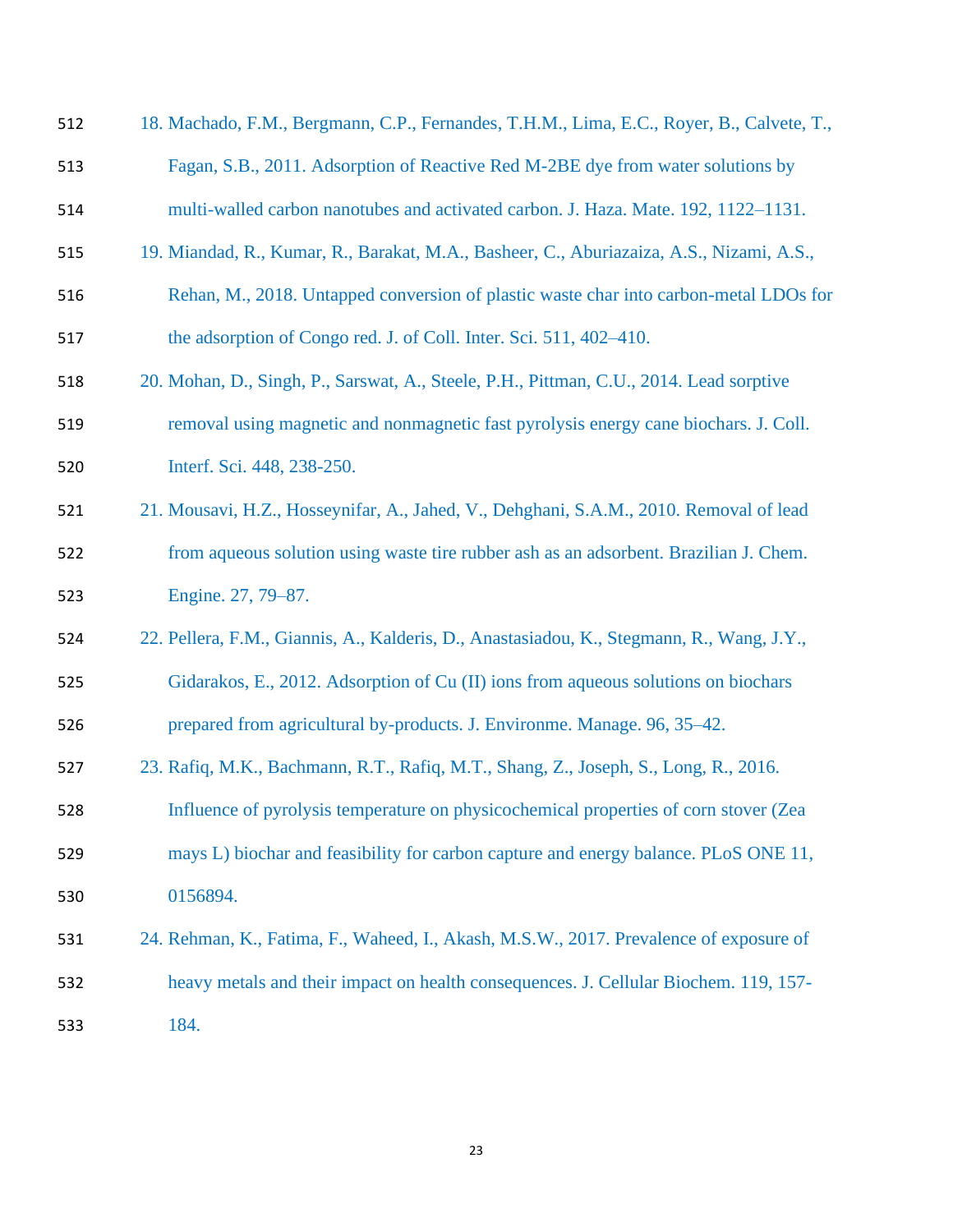| 534 | 25. Ren, X., Li, J., Tan, X., Wang, X., 2013. Comparative study of graphene oxide, activated |
|-----|----------------------------------------------------------------------------------------------|
| 535 | carbon and carbon nanotubes as adsorbents for copper decontamination. Dalton Transac.        |
| 536 | 42, 5266-5274.                                                                               |
| 537 | 26. Shaaban, A., Se, S.M., Dimin, M.F., Juoi, J.M., Husin, M.H.M., Mitan, N.M.M., 2014.      |
| 538 | Influence of heating temperature and holding time on biochars derived from rubber wood       |
| 539 | sawdust via slow pyrolysis. J. Analyt. Applied Pyroly. 107, 31-39.                           |
| 540 | 27. Shaaban, A., Se, S.M., Mitan, N.M.M., Dimin, M.F., 2013. Characterization of biochar     |
| 541 | derived from rubber wood sawdust through slow pyrolysis on surface porosities and            |
| 542 | functional groups. Proce. Engin. 68, 365-371.                                                |
| 543 | 28. Singh, E., Kumar, A., Khapre, A., Saikia, P., Shukla, S.K., Kumar, S., 2020. Efficient   |
| 544 | Removal of Arsenic using Plastic Waste Char: Prevailing Mechanism and Sorption               |
| 545 | Performance, J. Water Proc. Eng. 33, 101095.                                                 |
| 546 | 29. Son, E-B., Poo, K-M., Chang, J-S., Chae, K-J., 2018. Heavy metal removal from aqueous    |
| 547 | solutions using engineered magnetic biochars derived from waste marine macro-algal           |
| 548 | biomass. Sci. Total Env. 615, 161-168.                                                       |
| 549 | 30. Status of trace and toxic metals in Indian rivers, 2018. Central water commision (CWC),  |
| 550 | India.                                                                                       |
| 551 | 31. Suliman, W., Harsh, J.B., Abu-Lail, N.I., Fortuna, A.-M., Dallmeyer, I., Garcia-Perez,   |
| 552 | M., 2016. Influence of feedstock source and pyrolysis temperature on biochar bulk and        |
| 553 | surface properties. Biom. Bioen. 84, 37-48.                                                  |
| 554 | 32. Sun, Y., Gao, B., Yao, Y., Fang, J., Zhang, M., Zhou, Y., Chen, H., Yang, L., 2014.      |
| 555 | Effects of feedstock type, production method, and pyrolysis temperature on biochar and       |
| 556 | hydrochar properties, Chem. Eng. J. 240, 574–578.                                            |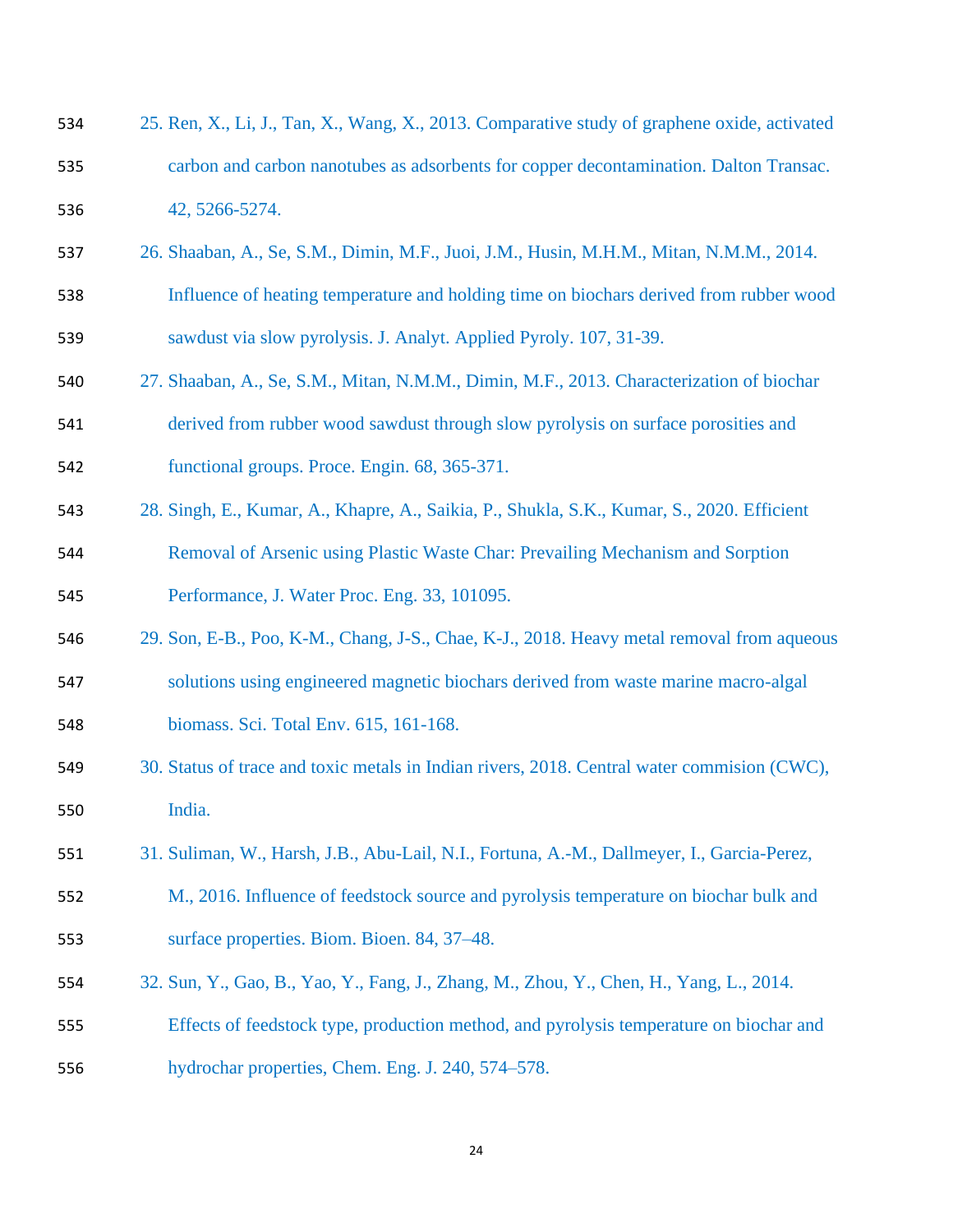| 557 | 33. Tomczyk, A., Sokołowska, Z., Boguta, P., 2020. Biochar physicochemical properties:       |
|-----|----------------------------------------------------------------------------------------------|
| 558 | pyrolysis temperature and feedstock kind effects. Rev. Environ. Sci. Biotechnol. 19, 191–    |
| 559 | 215.                                                                                         |
| 560 | 34. Tounsadi, H., Khalidi, A., Machrouhi, A., Farnane, M., Elmoubarki, R., Elhalil, A.,      |
| 561 | Sadiq, M., Barka, N., 2016. Highly efficient activated carbon from Glebionis coronaria       |
| 562 | L. biomass: Optimization of preparation conditions and heavy metals removal using            |
| 563 | experimental design approach. J. Environ. Chem. Eng. 4, 4549–4564.                           |
| 564 | 35. Wang, H., Zhang, M., Lv, Q., 2019b. Influence of Pyrolysis Temperature on Cadmium        |
| 565 | Removal Capacity and Mechanism by Maize Straw and Platanus Leaves Biochars. Int. J.          |
| 566 | Environ. Res. Public Health 16, 845.                                                         |
| 567 | 36. Wang, L., Wang, Y., Ma, F., Tankpa, V., Bai, S., Guo, X., Wang, X., 2019a. Mechanisms    |
| 568 | and reutilization of modified biochar used for removal of heavy metals from wastewater:      |
| 569 | A review. Sci. the total Env. 668, 1298-1309.                                                |
| 570 | 37. Wang, Y., Liu, R., 2017. Comparison of characteristics of twenty-one types of biochar    |
| 571 | and their ability to remove multi-heavy metals and methylene blue in solution. Fuel          |
| 572 | Process. Tech. 160, 55-63.                                                                   |
| 573 | 38. Yang, X., Liu, J., McGrouther, K., Huang, H., Lu, K., Guo, X., He, L., Lin, X., Che, L., |
| 574 | Ye, Z., 2016. Effect of biochar on the extractability of heavy metals (Cd, Cu, Pb, and Zn)   |
| 575 | and enzyme activity in soil. Environ. Sci. Pollut. Res. 23, 974-984.                         |
| 576 | 39. Yang, X., Wan, Y., Zheng, Y., He, F., Yu, Z., Huang, J., Wang, H., Ok, Y.S., Jiang, Y.,  |
| 577 | Gao, Y., 2019. Surface functional groups of carbon-based adsorbents and their roles in       |
| 578 | the removal of heavy metals from aqueous solutions: A critical review. Chem. Eng. J.         |
| 579 | 366, 608-621.                                                                                |